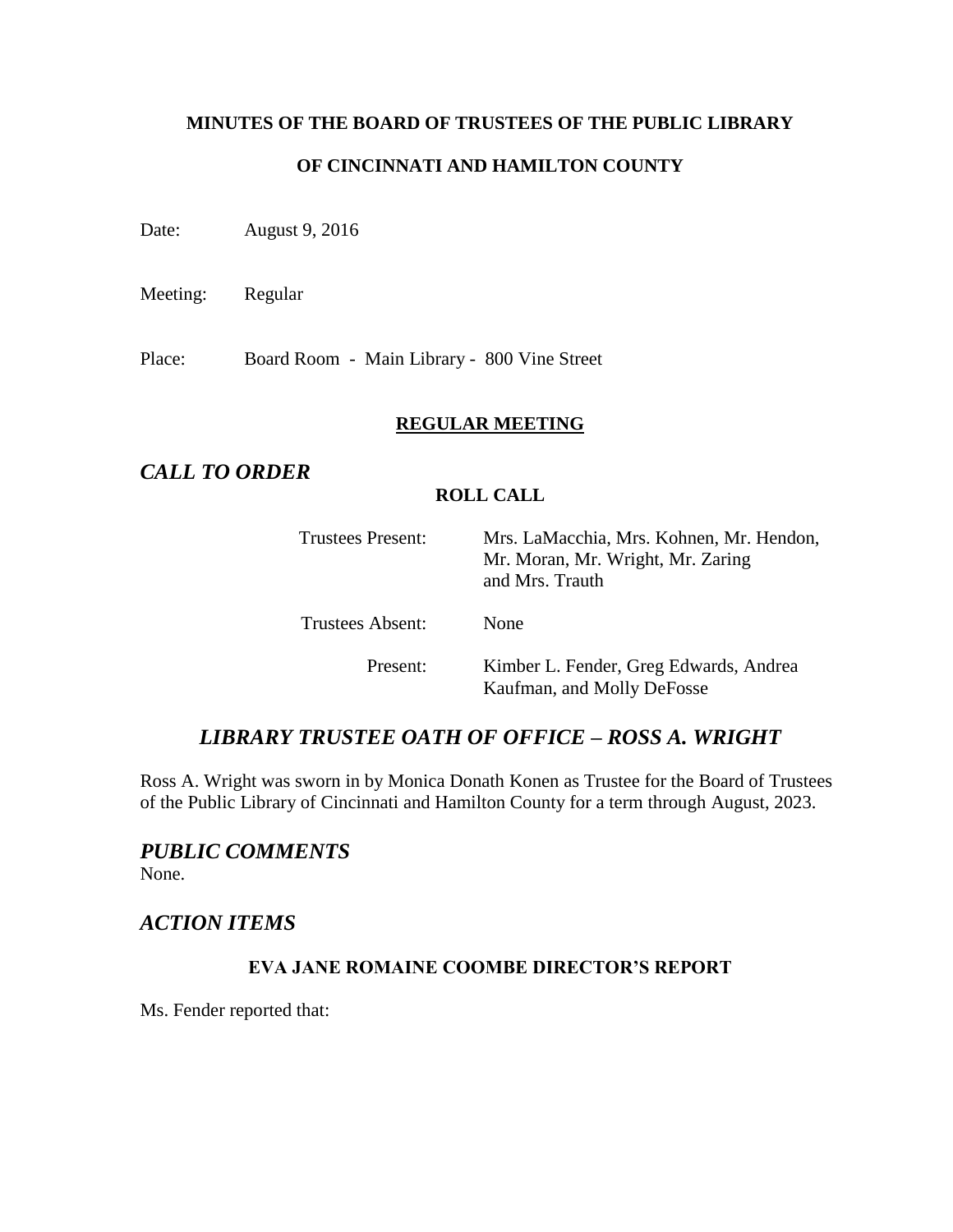### 2015 CIRCULATION RANKINGS

Among libraries included in the Public Library Data Service (PLDS) Statistical Report released in July 2016 our Library was  $5<sup>th</sup>$  in total circulation for the  $2<sup>nd</sup>$  consecutive year. Listed below are the top 10 libraries:

| New York Public Library, the Branch Libraries | 23,321,931 |
|-----------------------------------------------|------------|
| King County Library System                    | 20,418,624 |
| <b>Multnomah County Library</b>               | 20,268,163 |
| Cuyahoga County Public Library                | 19,586,929 |
| Cincinnati And Hamilton County, Pl of         | 18,771,227 |
| Columbus Metropolitan Library                 | 17,262,267 |
| Hennepin County Library                       | 16,185,356 |
| Indianapolis-Marion County Public Library     | 16,178,837 |
| Los Angeles Public Library                    | 15,800,499 |
| Salt Lake County Library System               | 15,354,704 |

Three of the top ten circulating libraries are in Ohio with our Library once again second in the State.

#### LEGISLATOR VISITS

State Legislators from Hamilton County have been invited to visit a Library location in their district to observe a Library program in action. Senator Bill Seitz visited the Covedale Branch to see the Summer Lunch Program in action. Representative Denise Driehaus visited Clifton on August  $4<sup>th</sup>$  to participate in Brain Camp and Senator Cecil Thomas will visit Clifton on August  $30<sup>th</sup>$  to participate in the Movers and Shakers program.

#### LIBRARY CLOSING SCHEDULE FOR 2017

Following is the proposed holiday closing schedule for 2017. Employees are paid holiday time for all closed dates with the exception of Easter and the early closing on New Year's Eve, in accordance with the Library's Holiday Policy.

Sunday, January 1 – New Year's Day Sunday, April 16 – Easter Monday, May 29 – Memorial Day Tuesday, July 4 – Independence Day Monday, September 4 – Labor Day Thursday, November 23 – Thanksgiving Day Sunday, December 24 – Christmas Eve Monday, December 25 – Christmas Day Sunday, December 31 – New Year's Eve close at 5:00 p.m. – regular hours Monday, January 1, 2018 – New Year's Day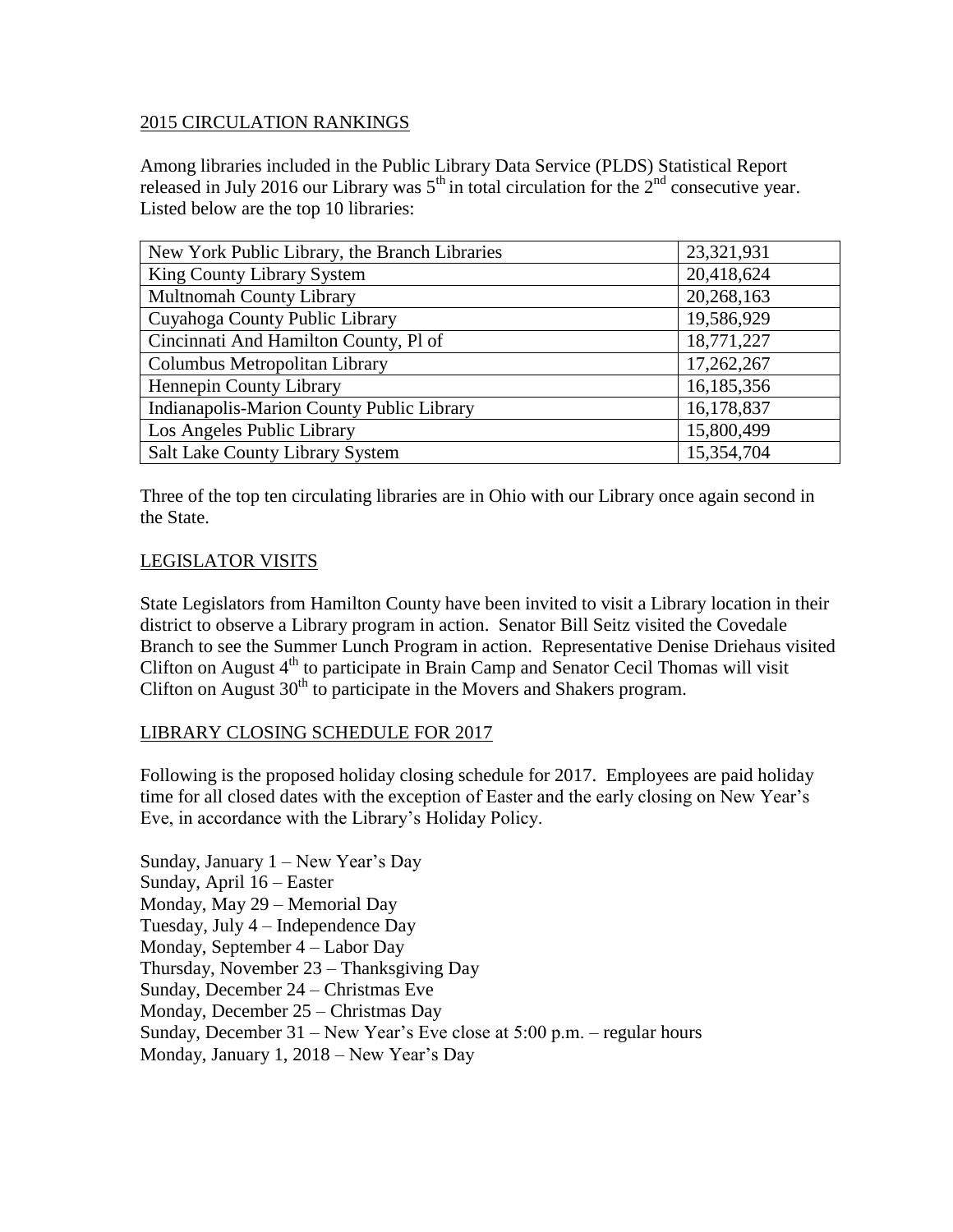#### BOARD MEETING DATES FOR 2017

Tuesday, February 14, 2017 – Main Tuesday, April 11, 2017 – Miami Township Tuesday, June 13, 2017 – Hyde Park Tuesday, August 8, 2017 – Main Tuesday, October 10, 2017 – Mt. Healthy Tuesday, December 12, 2017 (Annual and Regular) – Main All meetings begin at 9:15 a.m. at locations as listed above.

### ORANGEBOY IDEA EXCHANGE

Each summer OrangeBoy holds an Idea Exchange for their clients near their offices in Columbus. Ms. Fender has been asked to deliver a keynote, "Leading Libraries with Data Driven Strategies" on Wednesday, August 17. Angela Hursh from the Marketing Department has also been asked to speak discussing "Customer Engagement Successes through Targeted Messaging". There is no cost to attend the conference and Ms. Fender and Ms. Hursh will be using Library vehicles to travel. Ms. Fender's only expense is one night at a hotel.

## IFLA LIBRARY TOUR

The International Federation of Library Associations (IFLA) is holding its world congress in Columbus from August 13-19. As part of this event, our Library will be hosting a tour group on Friday, August 19<sup>th</sup>. The tour will begin at Main Library and proceed to the Clifton and Reading Branches. Between 40 and 60 people are expected to attend.

#### UNITED WAY HOLDING EVENT AT THE LIBRARY

In June the Library provided the setting for a dinner meeting of United Way donors. About 70 people attended and it was a wonderful opportunity to show off the Main Library and MakerSpace to this group as part of the evening's event.

United Way related that the Library was a huge hit with attendees and they have requested that the Library again serve as the venue for a United Way event, this time for their donors between 21 and 30 who give \$250 or more annually. As part of the evening, the participants would create Little Free Libraries for classrooms in Cincinnati Public Schools and Covington Independent Public Schools. For these events, the Library provides the setting and United Way assumes the costs for food and supplies. This is a great way to introduce the Main Library to more people. The event is tentatively scheduled for September 15 and will take place after public hours.

#### BECOMING THE BEST!

As discussed in the April 12 Board report, the Library's Strategic Plan includes a goal to become a top workplace in Cincinnati. In pursuit of this goal, staff was asked to complete an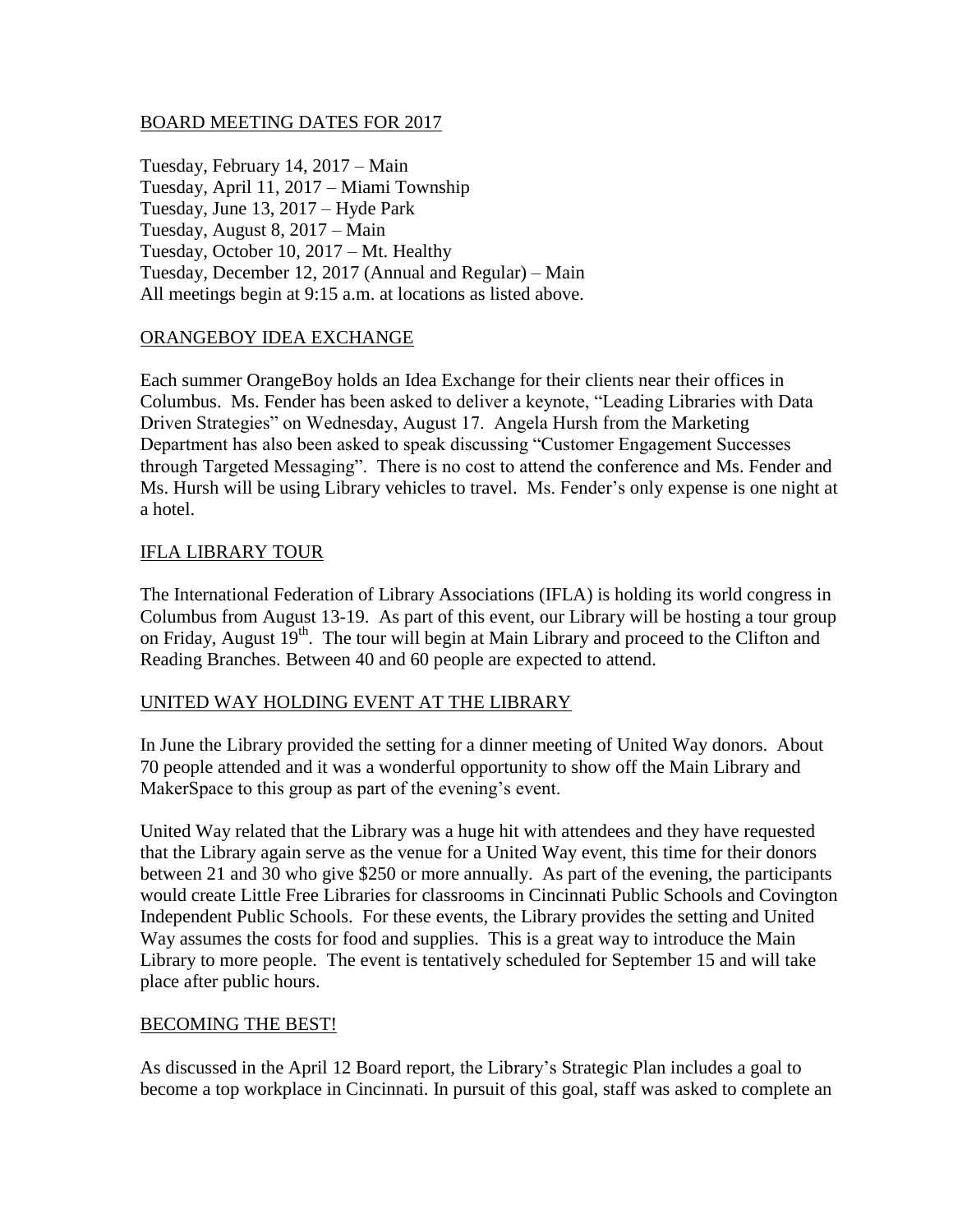engagement survey and appointed a 16 staff-member Task Force to review the survey results and recommend changes to policies, processes, and programs that would support becoming a top workplace. In late June the Task Force presented their recommendations. A number of activities related to the recommendations are underway including continuing the "Let's Talk" sessions which provide staff with an avenue to share thoughts, ideas and concerns directly with Senior Leadership; creating a Staff Morale Team; reiterating Senior Leadership's "open door" practice; and adding an Internal Communication Coordinator to Library staff. Senior Leadership is committed to providing transparent, regular, and open communication to staff about the status of each recommendation as we work towards becoming a top workplace in Cincinnati.

## 175TH BIRTHDAY BASH

The *Cincinnati Enquirer* is celebrating 175 years of publication and has adopted the theme of Childhood Literacy for its anniversary year. The Library and United Way have joined with the *Enquirer* in this initiative which includes tracking volunteer hours spent on childhood literacy activities, collecting 17,500 children's books, and a birthday celebration on Fountain Square, August 10 from 11:00-1:00. In addition to the usual birthday celebrations of cake, ice cream and other snacks there will be a variety of activities for children to participate in and a special storytime will take place at noon. Featuring local, award-winning author, Sharon Draper, who will read the beloved children's book *Chicka Chicka Boom Boom*, the storytime will take place simultaneously at libraries and child care providers across the region. In addition to our libraries, the public libraries in Campbell County, Boone County, Kenton County, and Clermont County are participating as well as Lane Public Libraries, MidPointe Library System, and Mason Public Library. Unfortunately, Guinness won't recognize the storytime as a world record. Instead we'll be trying to set a new record for the most people reciting the alphabet. Each site needs to document participation through a process developed by Guinness and coordinated by our Marketing staff. We expect to have a huge attendance for this fun event emphasizing the importance of childhood literacy.

## VOLUNTEER RECOGNITION

The support we receive from our many volunteers is vital to our Library's success. To thank our volunteers we annually hold a Volunteer Recognition Event. This year's event will be held Saturday, August 27 from 11 a.m. to 1 p.m., at the Reading Branch.

#### LIBRARY FOUNDATION

The Foundation Board held its quarterly meeting on July 20.

At the June Regular Meeting, Library Trustee Bill Moran requested a review of the relationship between the Library and the Foundation. This was prompted by the recent issues between the Park Board and Parks Foundation. As a first step, Ms. Fender reviewed the Foundation's legal documents, the Articles of Incorporation and Code of Regulations. There are two changes needed to the Code which will be brought before the Member of the Foundation at its meeting in December. These items deal with mail notification of meetings,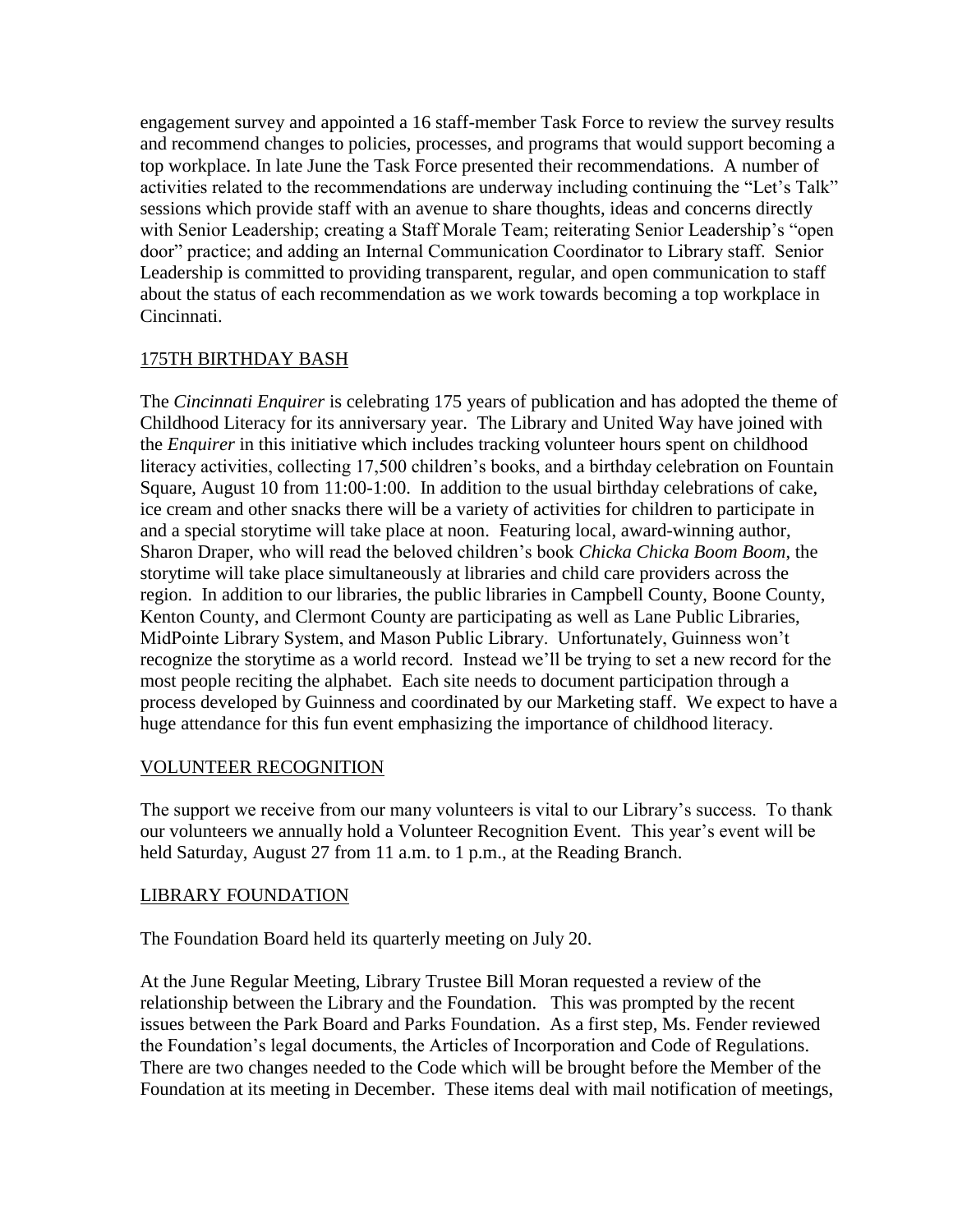(email is also permitted but the reference to mail should be deleted) and the move of the Annual Meeting from January to December.

Additionally, Ms. Fender reviewed the Services Agreement between the Library and the Foundation, most recently revised in 2015, shown below. No additional revisions were identified.

### **AGREEMENT Between THE PUBLIC LIBRARY OF CINCINNATI AND HAMILTON COUNTY and THE PUBLIC LIBRARY OF CINCINNATI AND HAMILTON COUNTY FOUNDATION**

This Agreement is entered into between The Public Library of Cincinnati and Hamilton County ("the Library") and the Public Library of Cincinnati and Hamilton County Foundation ("the Foundation").

WHEREAS, The Public Library of Cincinnati and Hamilton County is a body politic, organized and existing under the statutes of the State of Ohio and

WHEREAS, The Public Library of Cincinnati and Hamilton County Foundation is a not-forprofit corporation of the State of Ohio, formed for and dedicated to the support of the Library and

WHEREAS, The Board of Trustees of the Library and the Board of Directors of the Foundation have determined that it is in their mutual interest to enter into an agreement governing certain relationships between the two organizations,

NOW, THERFORE, the Library and the Foundation agree to the terms and conditions as set forth below:

#### **I. FOUNDATION OFFICE & BUILDING SPACE**

- A. The Foundation will rent and have the use of Library office facilities year round. Specifically for the Annual Fund or any other solicitation programs needed on the Foundation's behalf.
- B. The Foundation will have the use of the Library's Boardroom for meetings and parking for a limited number of directors to attend those meetings. The Executive Director of the Foundation will be given a parking spot on a regular basis.
- C. Depending on availability, the Foundation will have the use of Library property for fundraising purposes and other Foundation events.
- D. The Library will provide additional work areas and computers needed for staff hired by the Foundation.

#### **II. GRAPHIC DESIGN, PROMOTION AND PRINTING SERVICES**

A. The Library shall design and promote promotional items for the Foundation, including but not limited to: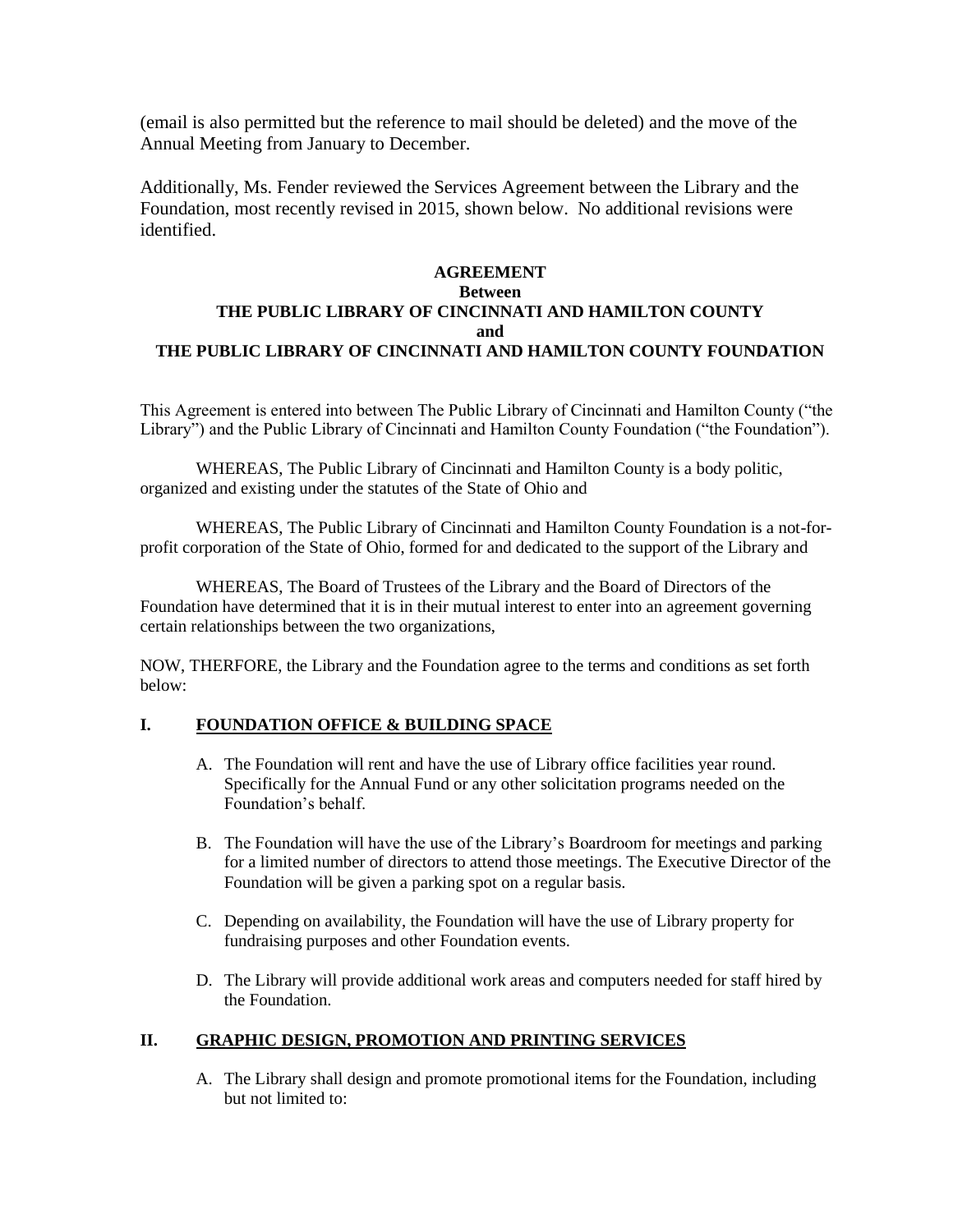- 1. Annual Fund solicitations.
- 2. Promotional brochures for all Foundation activities.
- 3. Stationery and informational mailings.
- B. The Library shall prepare and distribute press releases on the Foundation's events and fundraising efforts, arrange for the production of promotional banners and take photos of Foundation events that can be used to promote future events.
- C. The Foundation will have the use of Library copiers for maintaining records.

#### **III. COMPUTER SUPPORT SERVICES**

- A. The Library shall provide basic computer hardware and software support. Raiser's Edge software will be maintained by the Library for donor information and solicitation and will be upgraded at the discretion of the Library. The Library shall not be obligated to provide such support at times that conflict with work schedules. The Library will provide email access for Foundation communication to donors. In addition, the Library will provide information from Library card applicants who have indicated their approval to be contacted by the Foundation for fundraising purposes.
- B. The Library will provide a website link for the Foundation on the Library's homepage to promote donations to the Foundation through bequests, planned gifts, naming opportunities, direct donations and sale of products.

#### **IV. ADMINISTRATIVE STAFF SUPPORT**

- A. The Library will provide up to 12 hours of administrative staff support per week for the Foundation office.
- B. The Foundation will pay \$1,000 per month for this administrative service. The payments will be made twice a year. The payments of \$6,000 will be made to the Library in January and July.

#### **V. TELEPHONE SERVICES**

A. The Library shall provide the Foundation with a phone number and voice mail services as part of the Library's phone system.

#### **VI. GIFT ALLOCATIONS**

The Annual Fund Campaign will be under the control of the Foundation and it is the responsibility of the Executive Director of the Foundation to verify that monies donated go either to the Foundation or the Library as indicated by the donor. Upon request from the Library, the Foundation will provide an accounting of these donations and expenditures by the Foundation. The Foundation will also transfer any gifts received throughout the year receipted by the Foundation that were intended for the Library.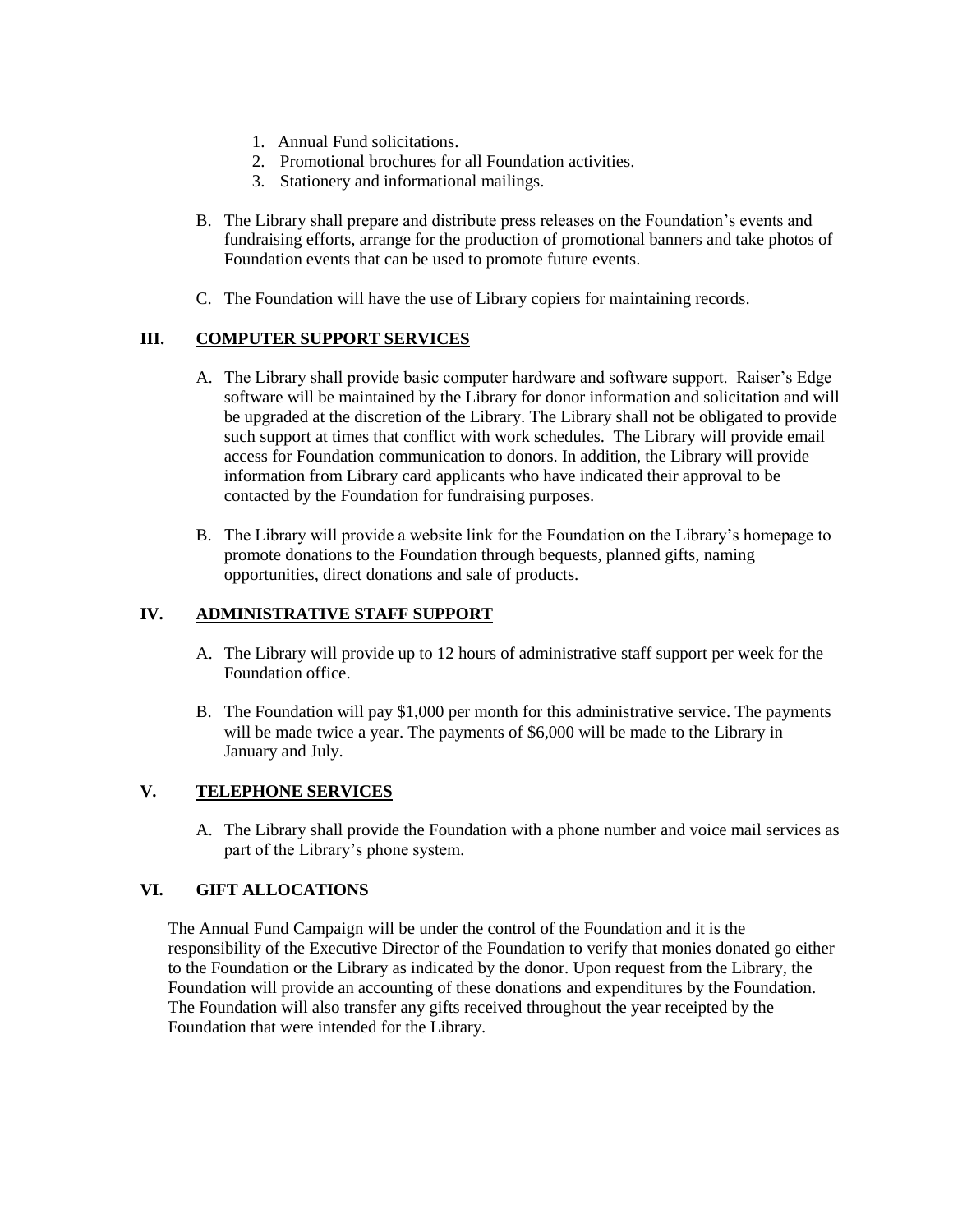#### **VII. POSTAGE & MAIL SERVICE**

Upon request, the Library shall mail first-class correspondence and parcels for the Foundation, The Foundation will reimburse the Library \$1,000 to pay the average yearly cost of mailings. This \$1,000 will paid at the same time as this agreement.

#### **VIII. INSURANCE**

A. The Library will cover the Foundation Directors under the Library's Directors & Officers liability insurance policy.

#### **IX. TERM**

- A. The term of this agreement is for the 24-month period from December 8, 2015 through December 8, 2017.
- B. Upon completion of the term, the agreement shall continue on a month-to-month basis under the same terms and conditions, unless amended by mutual consent of both parties.
- C. Either party may terminate this agreement at any time by giving 60 days notice.

#### **X. FOUNDATION PAYMENTS TO THE LIBRARY**

- A. The Foundation shall pay the Library the sum of \$3,400.00 annually for the goods and services the Library provides to the Foundation in accordance with the terms of this agreement. This payment will be made after the fiscal year end meeting of the Foundation in June.
- B. The Library shall provide the Foundation with an annual invoice for the total amount due.

The aforementioned terms being mutually and entirely agreed upon by the parties, the Library and the Foundation do hereby indicate their approval of this agreement.

\_\_\_\_\_\_\_\_\_\_\_\_\_\_\_\_\_\_\_\_\_\_\_\_\_\_\_\_\_\_\_ \_\_\_\_\_\_\_\_\_\_\_\_\_\_\_\_\_\_\_

\_\_\_\_\_\_\_\_\_\_\_\_\_\_\_\_\_\_\_\_\_\_\_\_\_\_\_\_\_\_\_ \_\_\_\_\_\_\_\_\_\_\_\_\_\_\_\_\_\_

President Date Board of Trustees of the Public Library of Cincinnati and Hamilton County

Executive Director Date Public Library of Cincinnati and Hamilton County Foundation

Funds from the Foundation to the Library are either a grant for a specific program received by the Foundation and given to the Library for that specific purpose or funds raised from the Annual Fund or other fundraising activities specified for the benefit of the Library but not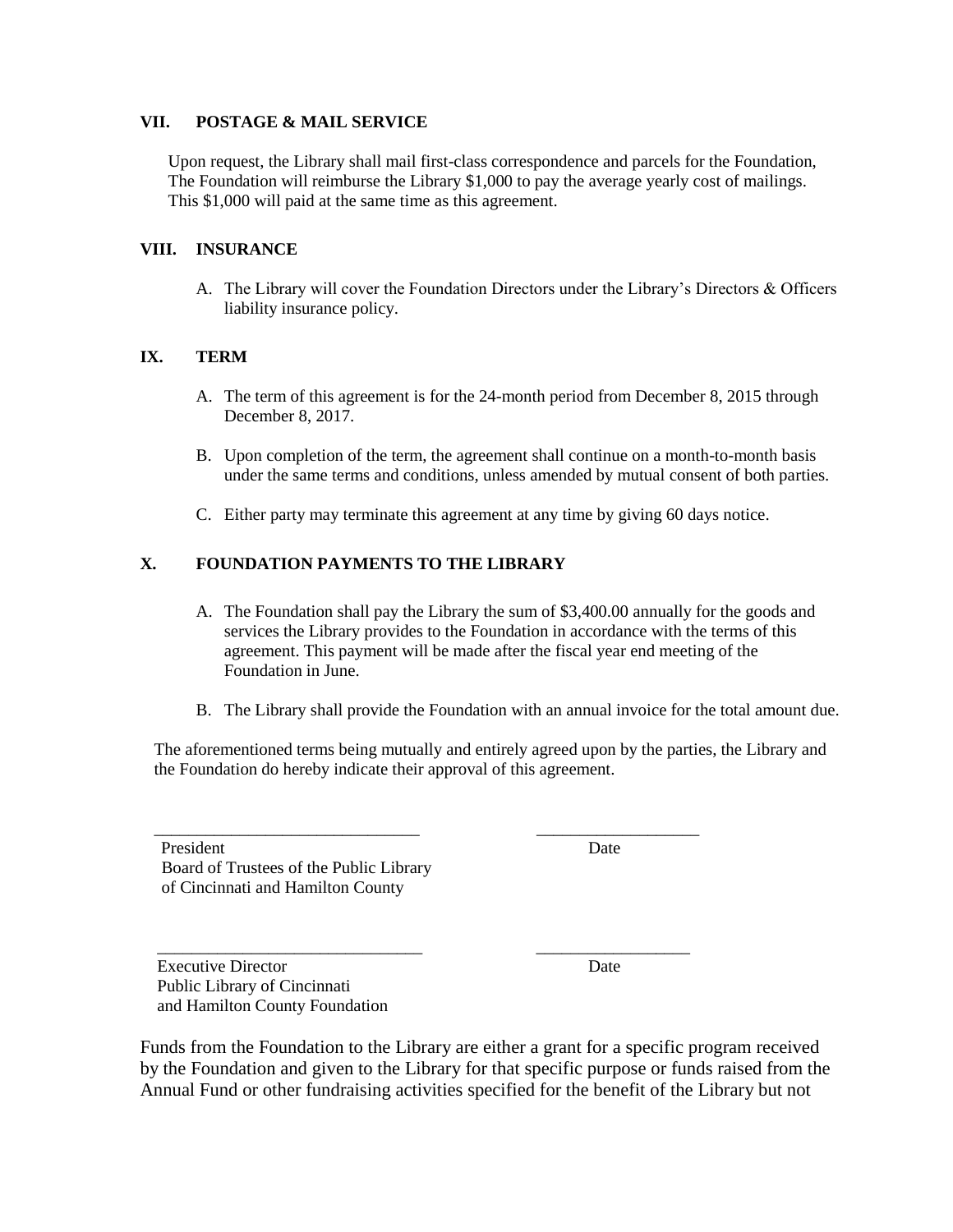restricted to a specific program. The only funds sent from the Library to the Foundation are payroll deductions from staff who wish to contribute to the Foundation.

The Library is audited annually by the Auditor of State and there have been no findings in general or specific to the Foundation. In 2015, the Auditor specifically reviewed the Foundation Agreement and recommended no changes. Additionally, the Foundation contracts with a CPA annually to conduct a financial review which has also found no improprieties.

In summary, the relationship between the Library and the Foundation is appropriate and meets the standards for the separation of the two entities. If the Board desires additional review of the relationship, Ms. Fender will arrange for that review.

## FRIENDS OF THE PUBLIC LIBRARY

The Friends Board of Directors held its quarterly meeting July 29. The next book sale will be at the Friends Warehouse, August 18-21.

## ANDERSON TOWNSHIP LIBRARY ASSOCIATION

The Anderson Township Library Association (ATLA) held its June sale, June 10-12, grossing \$31,159, about a \$3,000 decrease from 2015. ATLA met on June 29. No action impacting Library support was taken at the meeting.

Mr. Wright moved that the Board approve the report as filed. Mr. Moran seconded.

Voting for the motion: Mrs. LaMacchia, Mrs. Kohnen, Mr. Hendon, Mr. Moran, Mr. Wright Mr. Zaring and Mrs. Trauth …7 ayes. The motion carried. **(17-2016)**.

## **FISCAL OFFICER'S REPORT**

Ms. DeFosse reported that:

## AUDITOR OF STATE AWARD WITH DISTINCTION

The Library has received the *Auditor of State Award with Distinction* again for the year ended December 31, 2015. The award is given to entities that file a Comprehensive Annual Financial Report (CAFR) and timely financial reports in accordance with GAAP, as well as receive a "clean" audit report. We will be presented the award later this afternoon.

## THEFT OF LIBRARY PROPERTY

On or about July 30, 2016, a Library laptop was stolen from the personal vehicle of an employee. It has been the practice of the brain camps to have staff members transport laptops between locations. Service Operations will review the procedure and review security precautions with staff involved in transporting them. The cost of the 6 year old laptop is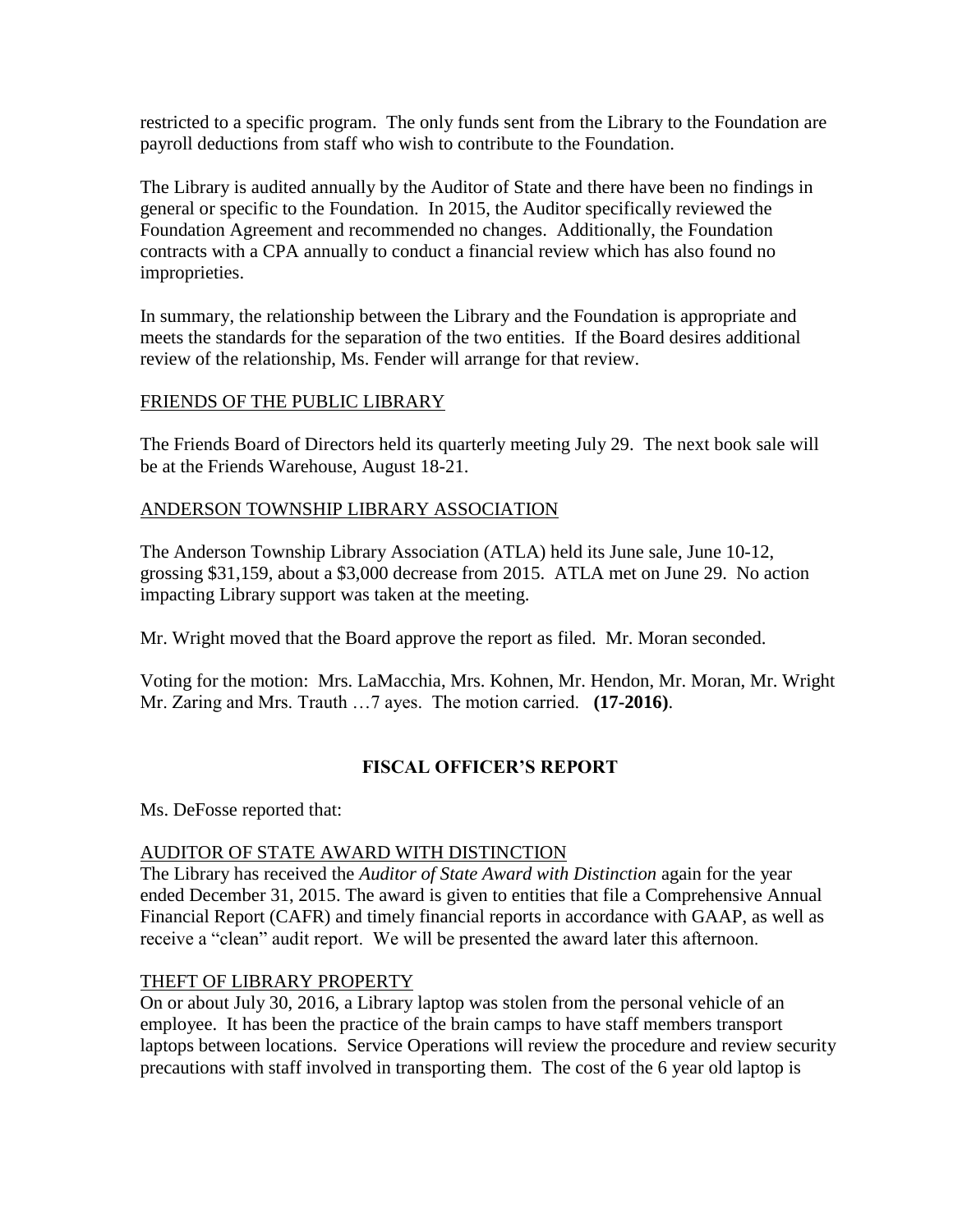\$1,491.34. The Fiscal Officer requests a release of personal liability related to the theft of the laptop.

Mr. Moran moved that the Board approve the report as filed. Mr. Wright seconded.

Voting for the motion: Mrs. LaMacchia, Mrs. Kohnen, Mr. Hendon, Mr. Moran, Mr. Wright Mr. Zaring and Mrs. Trauth …7 ayes. The motion carried. **(18-2016)**.

### **FINANCE AND AUDIT COMMITTEE REPORT**

Ms. Kohnen reported:

## REVISION OF THE 2016 ESTIMATED RESOURCES AND ANNUAL APPROPRIATIONS

Authorization for the following revisions is requested:

#### *General Fund Revenue*

 $\text{Continuous}-\text{increase by}$  \$ 25,000.00

#### *Expense*

Library Material and Information – increase by  $$ 25,000.00$ 

To account for Foundation pass through grant for career online high school scholarships

#### *Expenses*

| Salaries – decrease by                                                                              | \$ (200,000.00) |
|-----------------------------------------------------------------------------------------------------|-----------------|
| Benefits $-$ increase by                                                                            | \$ 200,000.00   |
| To account for anticipated shortfall in benefits as a result of shifts in enrollment by<br>category |                 |

#### *Revenue*

| Intergovernmental Receipts – PLF – decrease by | $$$ (379,832.68) |
|------------------------------------------------|------------------|
|------------------------------------------------|------------------|

#### *Expenses*

| Salaries – decrease by | $$$ (379,832.68) |
|------------------------|------------------|
|------------------------|------------------|

To account for the estimated reduction in the PLF through expected one time salary variances. The salary variances are the result of vacant positions, turnover of positions being filled at a lower salary than was in place at the time of the budget, timing differences in filling certain positions, and less than anticipated retirements and terminations resulting in lump sum payouts.

#### *Expenses*

| Purchased and Contracted Services – decrease by | \$ (100,000.00) |
|-------------------------------------------------|-----------------|
|-------------------------------------------------|-----------------|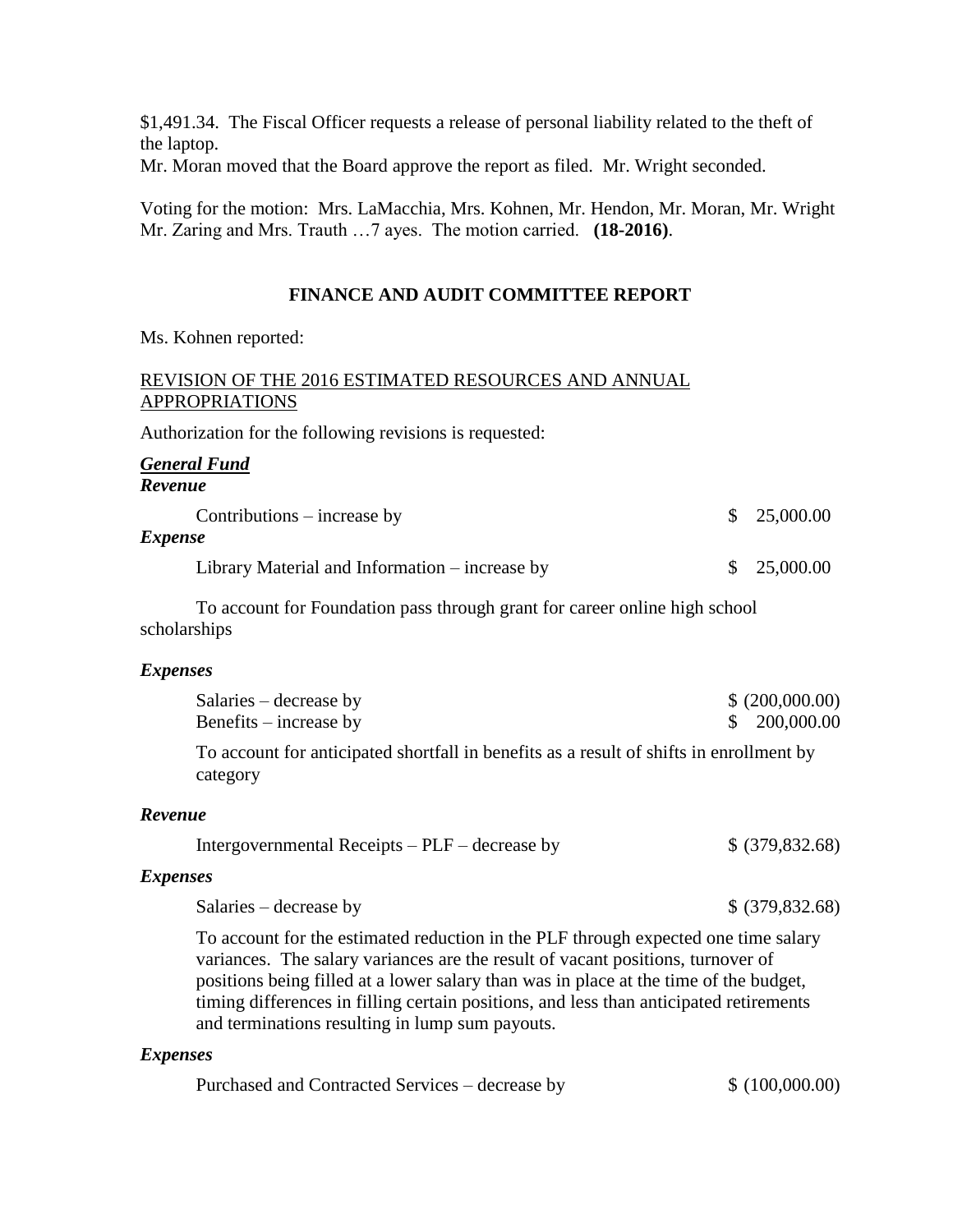| Capital Outlay – increase by                                                                                                                                                                                                      | \$ | 100,000.00     |  |
|-----------------------------------------------------------------------------------------------------------------------------------------------------------------------------------------------------------------------------------|----|----------------|--|
| To provide for small study spaces at 4 locations                                                                                                                                                                                  |    |                |  |
| General Fund estimated resources net change                                                                                                                                                                                       | \$ | (354, 832.68)  |  |
| General Fund appropriations net change                                                                                                                                                                                            | \$ | (354, 832.68)  |  |
| <b>Building and Repair Fund</b>                                                                                                                                                                                                   |    |                |  |
| <b>Expenses</b>                                                                                                                                                                                                                   |    |                |  |
| Capital Outlay – increase by                                                                                                                                                                                                      |    | \$1,000,000.00 |  |
| To account for the increased 2016 Ongoing Maintenance project budget                                                                                                                                                              |    |                |  |
| <b>Gift Fund</b>                                                                                                                                                                                                                  |    |                |  |
| Revenue                                                                                                                                                                                                                           |    |                |  |
| Contributions, Gifts and Donations – increase by                                                                                                                                                                                  | \$ | 90,000.00      |  |
| <b>Expenses</b>                                                                                                                                                                                                                   |    |                |  |
| Supplies $-$ increase by                                                                                                                                                                                                          | \$ | 40,000.00      |  |
| Purchased & Contracted Services – increase by                                                                                                                                                                                     | \$ | 20,000.00      |  |
| Capital Outlay – increase by                                                                                                                                                                                                      | \$ | 30,000.00      |  |
| To account for Friend's activity for 2016 and the Foundation donation for Madeira                                                                                                                                                 |    |                |  |
|                                                                                                                                                                                                                                   |    |                |  |
| Gift Fund estimated resources net change                                                                                                                                                                                          | \$ | 90,000.00      |  |
| Gift Fund appropriations net change                                                                                                                                                                                               | \$ | 90,000.00      |  |
| <b>Armstrong Fund</b>                                                                                                                                                                                                             |    |                |  |
| <b>Expenses</b>                                                                                                                                                                                                                   |    |                |  |
| Supplies $-$ increase by                                                                                                                                                                                                          | \$ | 15,000.00      |  |
| To provide funding for initiatives related to the staff engagement survey                                                                                                                                                         |    |                |  |
| The Armstrong Fund requires specific board designation for any expenditures. The<br>appropriation is requested to support initiatives identified by various project teams in support<br>of the Becoming the Best recommendations. |    |                |  |

Ms. Kohnen moved that the Board approve the report as filed. Mr. Moran seconded.

Voting for the motion: Mrs. LaMacchia, Mrs. Kohnen, Mr. Hendon, Mr. Moran, Mr. Wright Mr. Zaring and Mrs. Trauth …7 ayes. The motion carried. **(19-2016)**.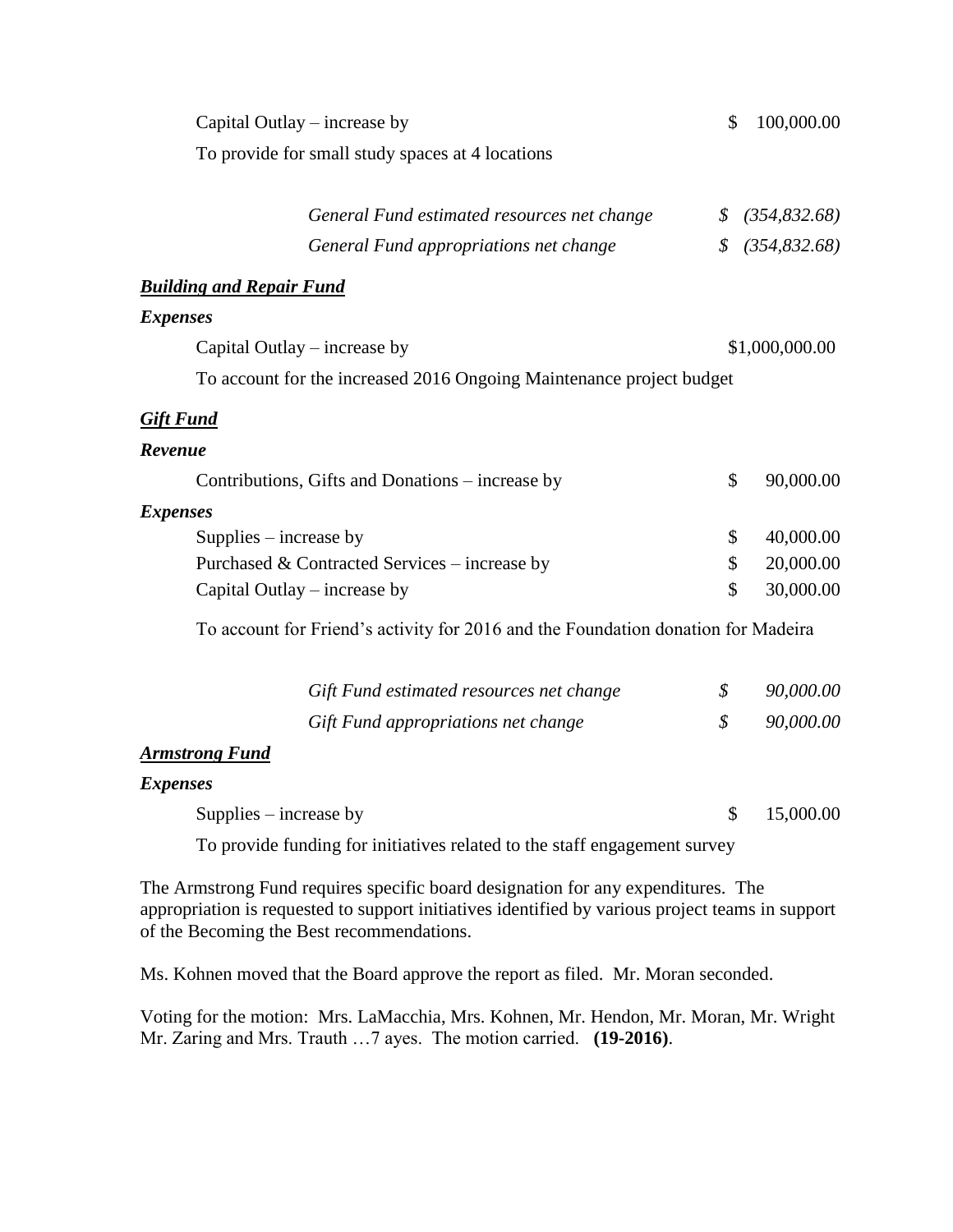### **HUMAN RESOURCES COMMITTEE REPORT**

Mr. Moran reported:

#### PUBLIC PARTICIPATION

As a public meeting, members of the public do occasionally attend a Committee meeting. Library employee, Don Wade, attended and presented to the Committee his concerns about the compensation plan put into place in April. The Committee listened to Mr. Wade's comments but did not recommend any changes to the compensation plan.

It is the recommendation of the Committee that the Board take the following action:

### POLICY REVISIONS

• Revise the Paid Time Off Policy by changing grades in the Salary Structure from letters to numerals and make other minor wording changes for consistency. The updated policy is as follows:

The Library grants Paid Time Off (PTO) to employees regularly scheduled to work at least 20 hours per week.

#### **Full-Time Employees**

- a. Grades 7-15. Regular full-time employees in Grades 7-15 are granted up to 27 days (216 hours) of PTO per year.
- b. Grades 1-6. New regular full-time employees at Grades 1-6 are granted up to 16 days (128 hours) of PTO in their initial year of employment. This annual PTO benefit increases by one day (8 hours) for each year of service up to a maximum benefit of 27 days of PTO per year in accordance with the schedule attached as Appendix A.
- c. Minimum Hours. No PTO is awarded to any full-time employee for a payroll period in which the employee is compensated for less than 80 hours.

#### **Part-Time Employees**

Regular part-time employees working at least 20 hours per week are awarded PTO ranging from 44 to 88 hours per year based on the pay period guidelines. No PTO is awarded to any part-time employee for a payroll period in which the employee is paid less than their authorized hours.

#### **General Provisions**

- 1. Scheduling. PTO may be taken throughout the year in minimum increments of 15 minutes and must be scheduled with approval of the appropriate supervisor.
- 2. Accrual and Use New Employees. PTO benefits accrue from the start of employment for all new regular full time and part time employees. PTO benefits may not be used until after 26 weeks of employment.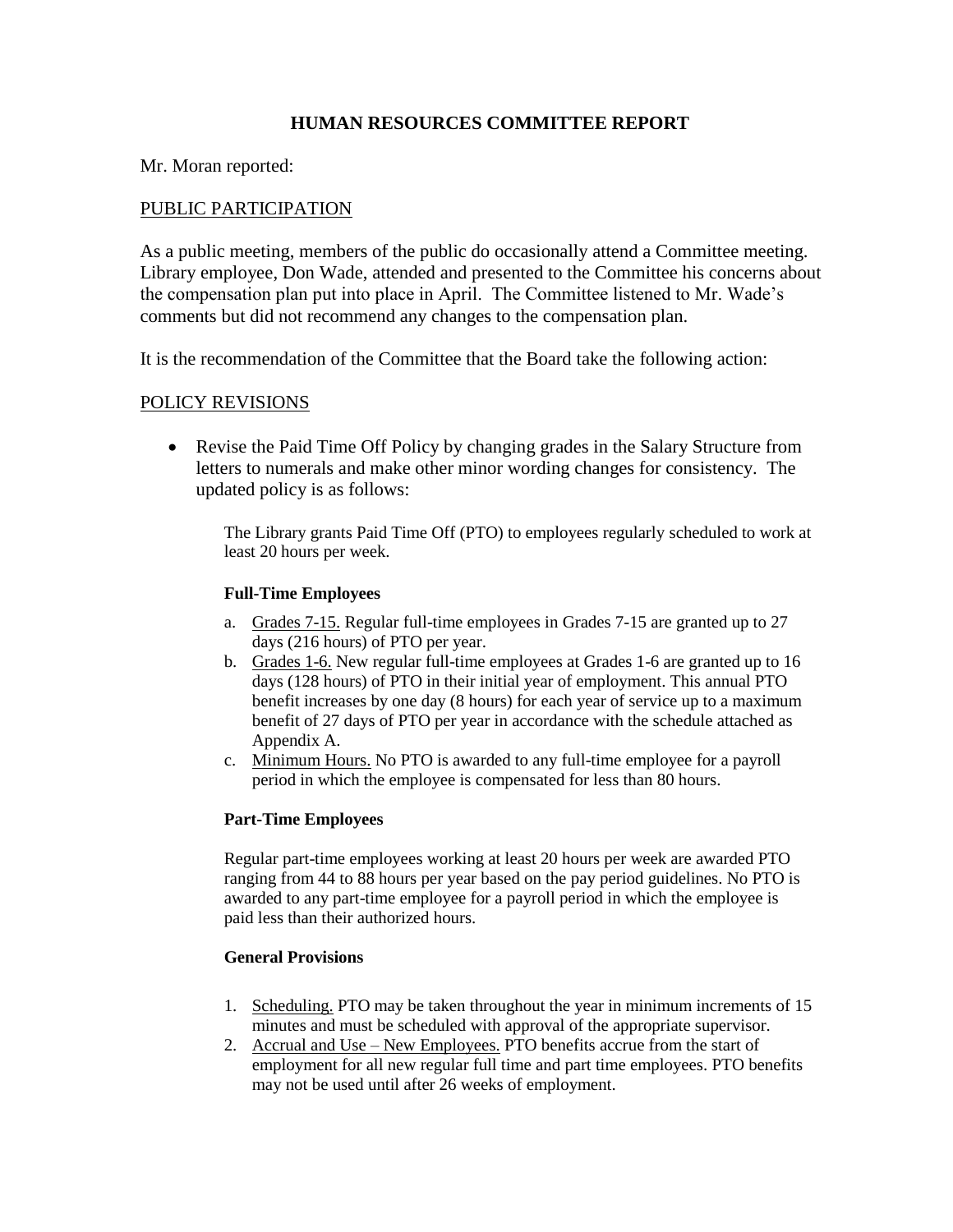3. Accumulation Maximums. Unused PTO for full-time and part-time employees in any year may be accumulated and carried forward to the next year. The following limits apply:

**Employees hired before 12/25/2011**: For full-time employees the maximum accumulation is 568 hours, in excess of which any accruable PTO is forfeited. The maximum accumulation by part-time employees is 264 hours.

**Employees hired 12/25/2011or later**: For full-time employees the maximum accumulation is 264 hours, in excess of which any accruable PTO is forfeited. The maximum accumulation by part-time employees is 132 hours.

- 4. Payout upon status change. When a full-time employee transfers to part time status, the employee shall be paid for all vested PTO in excess of the part-time maximum.
- 5. Payout upon separation from service. Upon separation from service for any reason, employees of at least 26 weeks will receive a lump sum payment for their vested PTO at their current rate of pay. If an employee dies in service, this payment will be made to their estate.
- Revise the Vehicle Usage Policy concerning the conditions in which employees are required to maintain an acceptable motor vehicle record. The updated policy is as follows:

The Library provides library-owned vehicles on a limited basis for use by employees while on library business. In addition, the Library reimburses employees for approved business use of their personal vehicle.

Employees who drive a vehicle on Library business must exercise due diligence to drive safely including wearing a seat belt and to maintain the security of the vehicle and its occupants and contents. Employees who drive their personal vehicle on library business must make sure that their vehicle meets legal standards for insurance and safety. Employees are responsible for any driving infractions or fines incurred as a result of their driving.

Employees may not operate a library vehicle or a personal vehicle for library business when any physical or mental impairment causes the employee to be unable to drive safely. This prohibition includes, but is not limited to, circumstances in which the employee is temporarily unable to operate a vehicle safely or legally because of illness, medication, or intoxication.

Employees must report any accident, theft, or damage involving a library vehicle or a personal vehicle used on library business to the police and to the Fiscal Office, regardless of the extent of damage or lack of injury. An incident report must be submitted to the Fiscal Office as soon as possible but no later than twenty-four hours after the incident.

Employees may not use library vehicles for non-business purposes.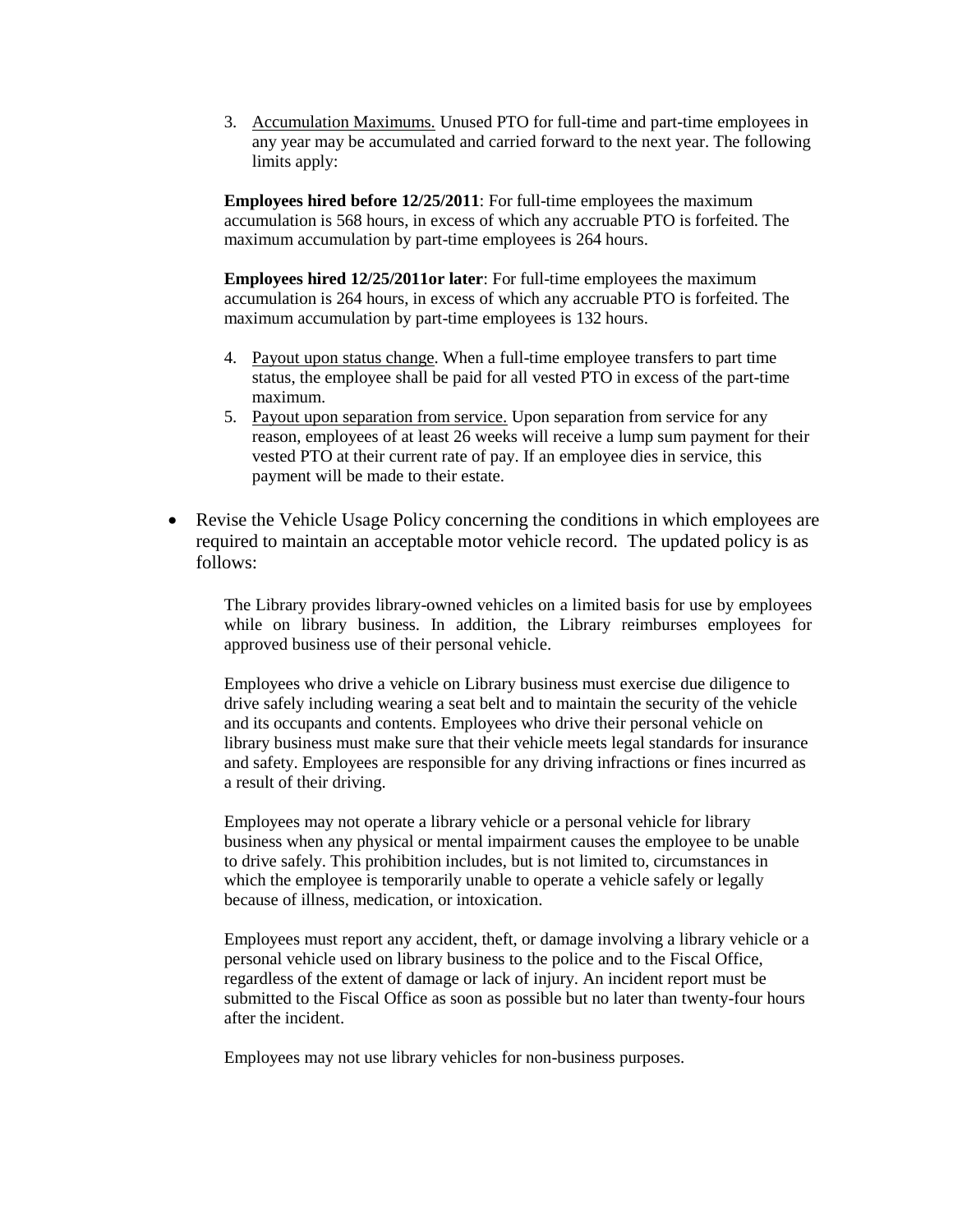Employees who drive a library or personal vehicle three or more times a week while on library business are also required to maintain an acceptable motor vehicle record based on the Driver Eligibility Guidelines established by the Library's insurance agent.

Employees who fail to meet the Driver Eligibility Guidelines established by the Library's insurance agent will not be authorized to drive on work time. If driving on work time is a job requirement and a reasonable, alternative means of transportation is not available, the employee may be transferred to another position at the Library's option or discharged. It is the responsibility of the employee to inform their supervisor of any changes that might affect their motor vehicle record, their legal or physical ability to drive or their insurability.

 Revise the Overtime Policy by adding a statement requiring all overtime to be approved prior to working over 40 hours and stating that failure to receive the proper approval may result in disciplinary action, up to and including termination. The updated policy is as follows:

We adhere to the provisions of the Fair Labor Standards Act, which states that nonexempt staff members must be compensated for all hours worked and that we must maintain records indicating those hours.

The direct supervisor shall assign required overtime, which is determined by management as a necessity.

All overtime must be approved prior to working more than forty (40) hours. A staff member who works overtime hours without receiving proper approval may be subject to disciplinary action, up to and including termination.

Exempt positions are not eligible for overtime pay.

#### *For information only*

#### UNITED IN SHARING CAMPAIGN

The Library's 2016 United in Sharing Campaign benefitting the Library Foundation's Annual Fund, United Way and Community Shares will run from September 22-October 21, 2016.

#### COMMUNITY RESPONSE TO HEALTH INSURANCE RIDER DECISION

Below is a summary of the community's response to the Board's decision to not add any riders to our health insurance coverage, including a transgender surgery rider.

- The *Cincinnati Enquirer* and WCPO reported the action mentioning only the transgender surgery.
- Fox 19 utilized the information provided in the press release to also report on the Board's action.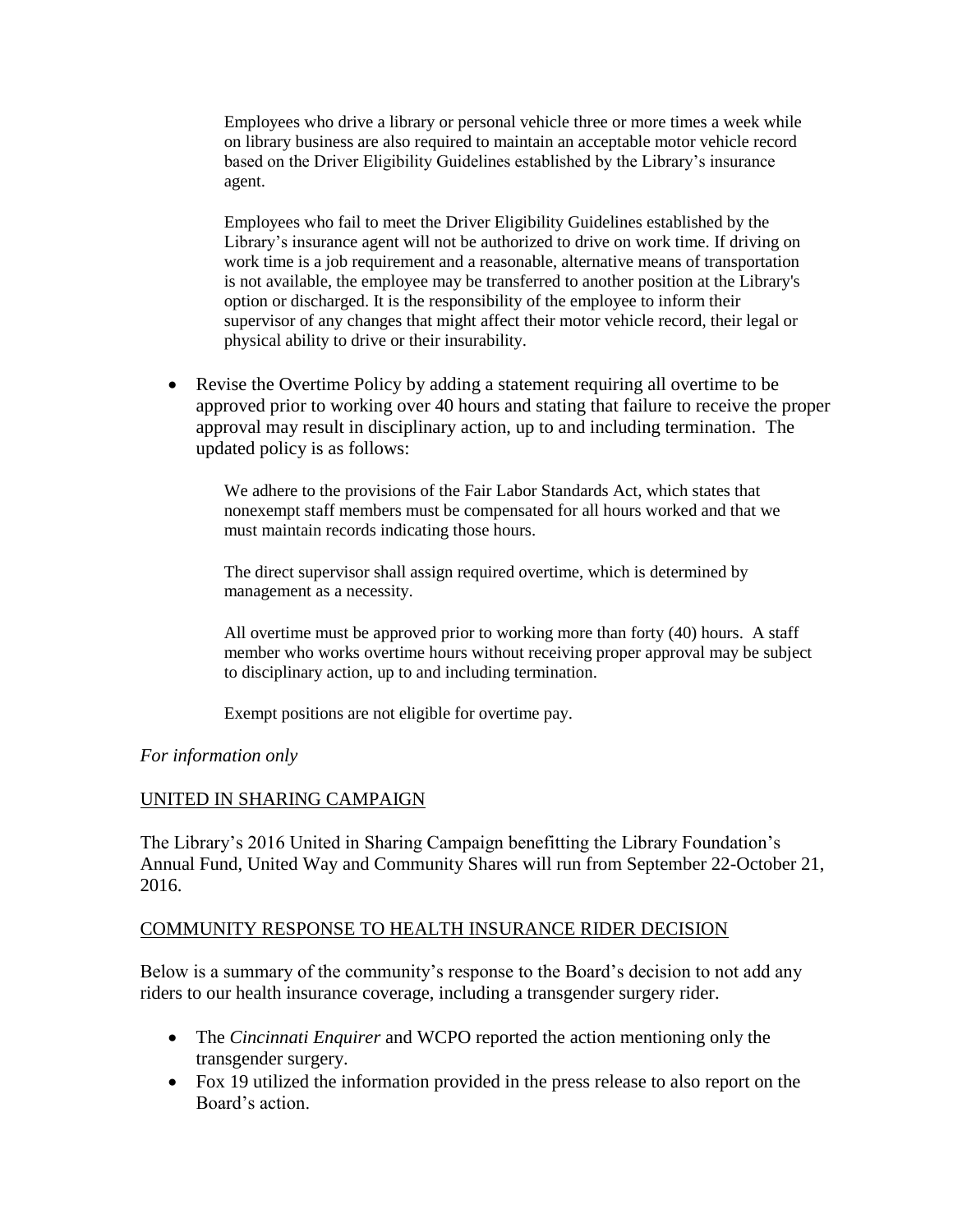- 15 emails urged the Board to reconsider its decision with many from other parts of the country, and 2 emails expressed support for the decision.
- A few calls were received by the staff.
- The GLBT Roundtable of the American Library Association (ALA) considered a resolution concerning this decision. Greg Edwards did an excellent job of explaining the Board's action to the roundtable and the resolution was not taken up. In fact, at that meeting we learned that this surgery is not covered by health insurance offered by ALA.
- In mid-July Library Journal also had an article on this topic.

Mr. Moran moved that the Board approve the report as filed. Mr. Wright seconded.

Voting for the motion: Mrs. LaMacchia, Mrs. Kohnen, Mr. Hendon, Mr. Moran, Mr. Wright Mr. Zaring and Mrs. Trauth …7 ayes. The motion carried. **(20-2016)**.

### **LIBRARY OPERATIONS – FACILITIES COMMITTEE REPORT**

Mr. Hendon reported that:

#### FACILITIES PLANNING

Library staff presented information on future maintenance, renovation and construction needs for the Library's facilities.

#### 2016 ONGOING MAINTENANCE PROJECT BID OPENING

The bid opening for the 2016 Ongoing Maintenance Project took place on Friday, July 29, 2016, but both were over 10% of the published estimate requiring us to reject both bids. Following discussions with KLH, the decision was made to submit a new bid ad with an increased estimate.

It is the recommendation of the Committee that the Board take the following action:

#### AUTHORIZATION FOR PUBLIC BIDDING - 2016 ONGOING MAINTENANACE PROJECT

Approve publication of the following bid advertisement for the 2016 Ongoing Maintenance Project. Further, authorize the Library Director to review bids with the Chair of the Facilities Committee and enter into a contract with the low bidders.

#### **ADVERTISEMENT FOR BIDS**

Sealed bids will be received by the Board of Trustees of the Public Library of Cincinnati and Hamilton County at the Third Floor Administration Offices of the Main Public Library, 800 Vine Street, Cincinnati, Ohio 45202, until 12:00 noon, local time Tuesday,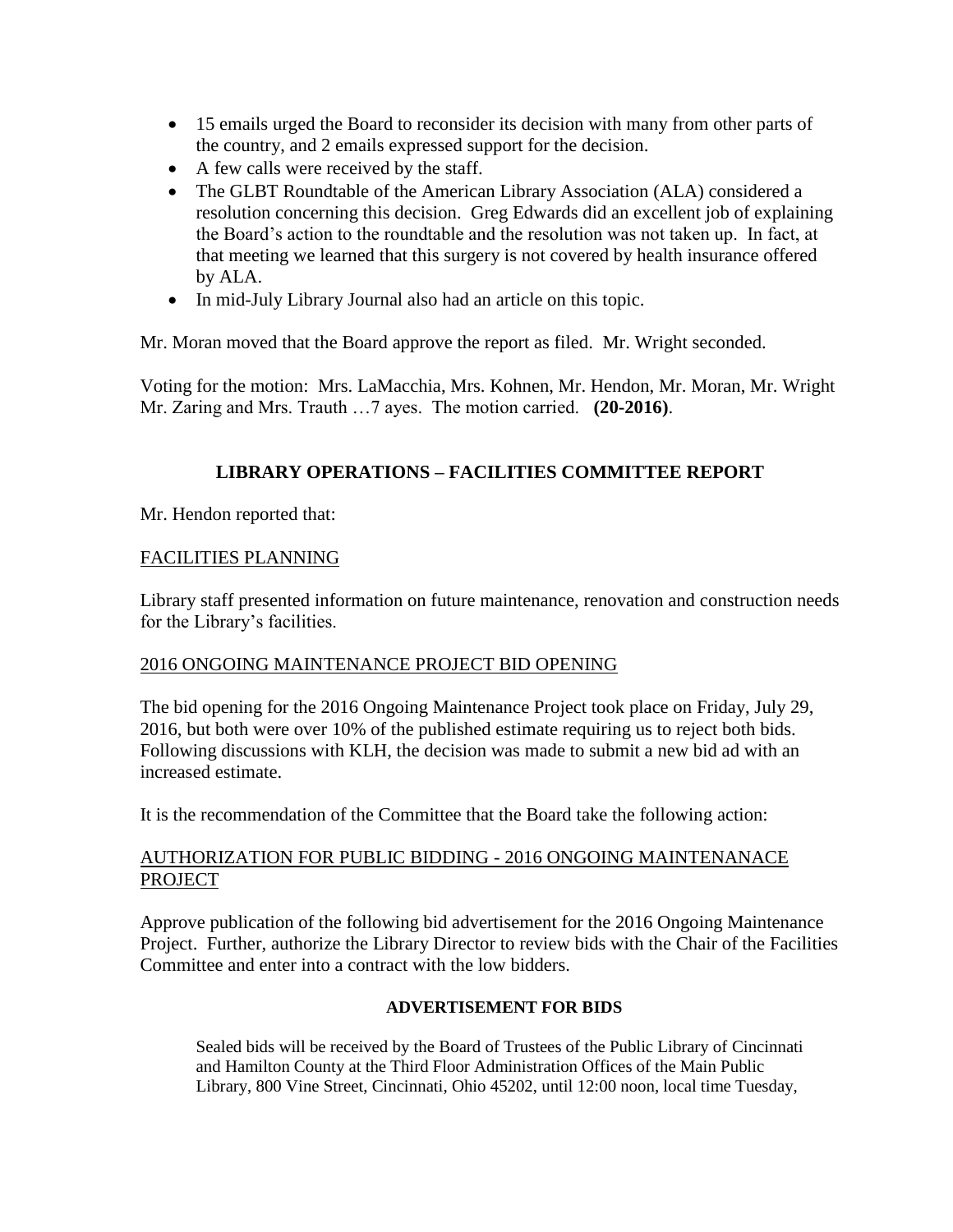August 23, 2016 for furnishing all labor, materials, equipment, services and supervision necessary to complete the project titled:

#### **2016 ONGOING MAINTENANCE PROJECT MULTIPLE BRANCH LOCATIONS**

Proposals shall be in accordance with the Contract Documents prepared by KLH Engineers, 1538 Alexandria Pike #11, Fort Thomas, KY 41075, phone (859) 442-8050. Bids receive after the stated deadline will not be accepted. Bids by facsimile or e-mail will not be accepted. Proposals will be publicly opened and read aloud immediately after closing of bids. All interested parties are invited to attend.

Individual lump sum bids for trade contractors T01 are required. The estimated amounts for these contracts are:

TC-01 General Trades...............................................................\$3,750,000.00

Total: \$3,750,000.00

The summary of the work for this proposal is:

Roof replacements, HVAC replacements, and HVAC controls at multiple locations.

Starting Friday August 12, 2016, bidders can purchase drawings (full sets only) at the cost of the reproduction from ARC Document Solutions, 7157 E Kemper Rd., Cincinnati, OH 45249, (513) 326-2300.

Bidders shall submit with their bid a bid guaranty in the form of either (1) a combined bid guaranty and contract bond for the full amount of the bid or (2) a certified check, cashier's check drawn on a solvent bank or irrevocable letter of credit in the sum of ten percent (10%) of the bid amount, including the base bid and alternates as a bid security. The bid guaranty shall be in strict compliance with Sections 153.54, 153.57 and 153.571 of the Ohio Revised Code (ORC), as applicable. The bidder to whom the contract will be awarded will be required to furnish a contract bond in the sum equal to 100% of the proposal.

Bidders shall comply with the Prevailing Wage Rates on public improvements in Hamilton County, Ohio, as ascertained and determined by the Ohio Department of Commerce Bureau of Labor & Worker Safety as provided in Section 4115 as provided by the ORC.

Submitted bids shall not be withdrawn for a period of sixty (60) days following the date of the bid opening. The Owner shall award contracts to the lowest responsible bidder.

The Board of Trustees of the Public Library of Cincinnati and Hamilton County reserves the right to reject any or all bids and to waive informalities in bidding.

By Order of: The Board of Trustees of the Public Library of Cincinnati and Hamilton County, Ohio.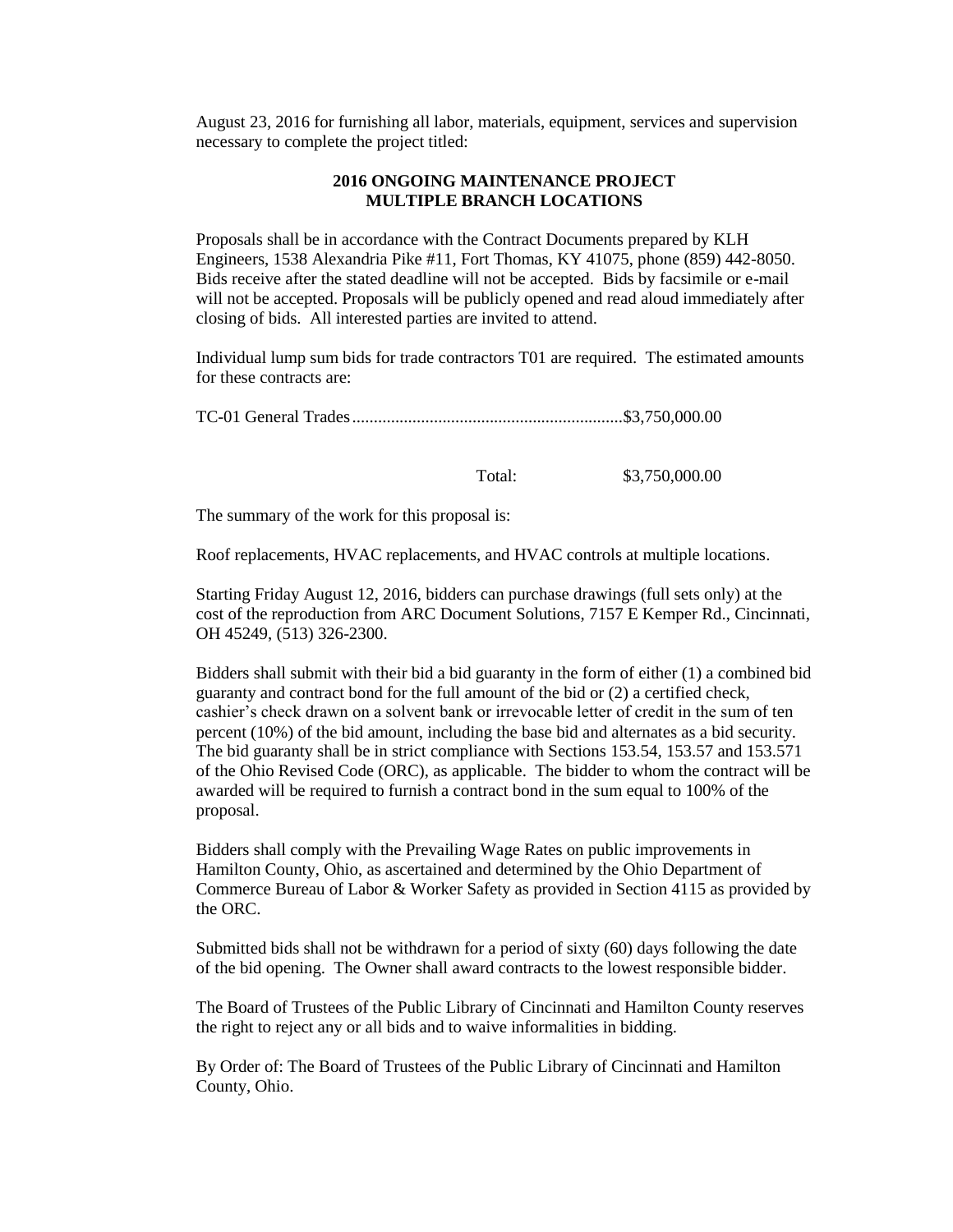This notice is posted on the Public Library of Cincinnati and Hamilton County website and can be found by a link on the home page at: www.cincinnatilibrary.org.

## READING PARCEL SEPARATION

Authorize the Director to sign the deed separating the nearly 1 acre lot not used in the construction of the Reading Branch Library from the branch site.

#### BOND HILL BRANCH LEASE AGREEMENT

Approve a five-year lease renewal for the Bond Hill branch that begins January 1, 2017 at a monthly lease amount of \$12,071 with a 1% increase each year.

### LOVELAND BRANCH EXPANSION AND REONOVATION IS SCHEDULED FOR COMPLETION/OPENING

Approve a two-week shutdown for the completion of the Loveland branch construction work, and move the October 11<sup>th</sup> Board meeting to the Loveland branch with the ribbon cutting ceremony for the branch preceding the meeting.

### PLEASANT RIDGE

Approve moving forward with the planning for the Pleasant Ridge work with the adjacent property owners contributing \$20,000 to the project and the Library covering the remaining amount. The project would be included in the 2017 budget.

#### MAIN LIBRARY PLAZA WORK

Move forward with staff proposed modifications to the plaza area, including removing the planting beds along the Vine St. entrance, which would widen the walkway leading to the entrance, and removing the trees located around the outer edge of the plaza.

Mr. Hendon moved that the Board approve the report as filed. Mr. Wright seconded.

Voting for the motion: Mrs. LaMacchia, Mrs. Kohnen, Mr. Hendon, Mr. Moran, Mr. Wright Mr. Zaring and Mrs. Trauth …7 ayes. The motion carried. **(21-2016)**.

# *INFORMATIONAL ITEMS*

## **LIBRARY OPERATIONS – SERVICES COMMITTEE REPORT**

Mr. Wright introduced Drew Pearson, Outreach Services Manager.

Drew reported that: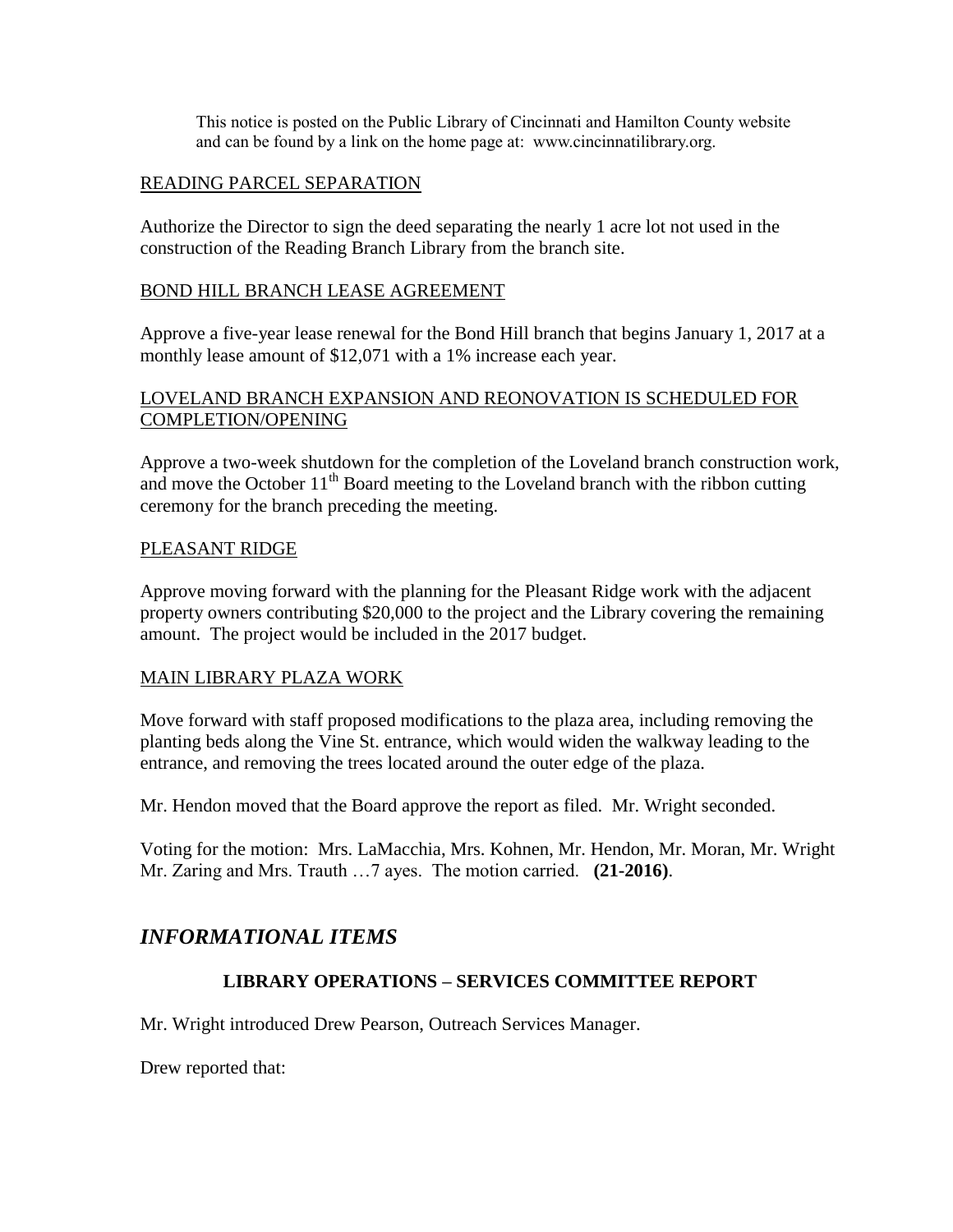### OUTREACH SERVICES PROVIDES MUCH NEEDED SERVICES

Outreach Services staff have a passion for connecting customers who are unable to connect through traditional means to library services and resources. This is accomplished through delivered teacher collections, door-to-door service for senior residence facilities, direct mail service to 240 homebound or disabled residents, year-round programming for special needs classrooms, and programming at senior facilities and nursing homes. This summer, Outreach staff presented mini brain camps at 16 branch locations, which were one-day camps themed "There is an 'A' in STEAM." For those camps, staff crafted an educational, fun, and interactive program that included string art and building Lego mazes. The children were encouraged to test their maze with hex bugs, mechanical bugs with sensors that can navigate small pathways. The department also introduced a number of Adult Brain Camp programs in a box. While several have been developed, the first is a program entitled "Escape the Library" which is filled with puzzles and brain teasers that must be solved within 60 minutes.

### Mr. Wright reported that:

## TWO ART OBJECTS PROPOSED

### *Loveland Branch*

The donation of a framed painting offered by Loveland Elementary School is being recommended for the Loveland Branch. "Shoes Like Miss Alice's" is from a children's book of the same name by Angela Johnson. The painting was done by Ken Page, the book's illustrator, and measures  $38"$  H x 41-1/2" W. It is recommended we accept the painting.

#### *Clifton Branch*

A group of community members from The Clifton Community Fund (CCF), The Clifton Town Meeting, Ludlow 21, and The University of Cincinnati's College of Design, Architecture, Art, and Planning (DAAP), have proposed a unique project for the side lawn of the Clifton Branch. Boss Cox's Outdoor Reading Room consists of a fabricated living room couch and two end tables. The sculpture is made of concrete and is designed so that the public can interact with the art by sitting on the couch. Funding sources for the proposed project include the CCF, corporate grants, foundations, and individuals. There are concerns that this sculpture would take away from the historic Clifton branch building, and it is therefore not recommended.

#### CIRCULATION @ MAIN

The Circulation @ Main Project Team recently reviewed current practices at the Main Library to determine the viability of expanding circulation to additional service areas throughout Main. The recommendation is to add self-check machines and self-registration stations to the  $2<sup>nd</sup>$  and  $3<sup>rd</sup>$  floors, and an additional fines and fees payment location on the  $2<sup>nd</sup>$ floor. This approach will make it more convenient for Main Library customers to complete circulation-related transactions.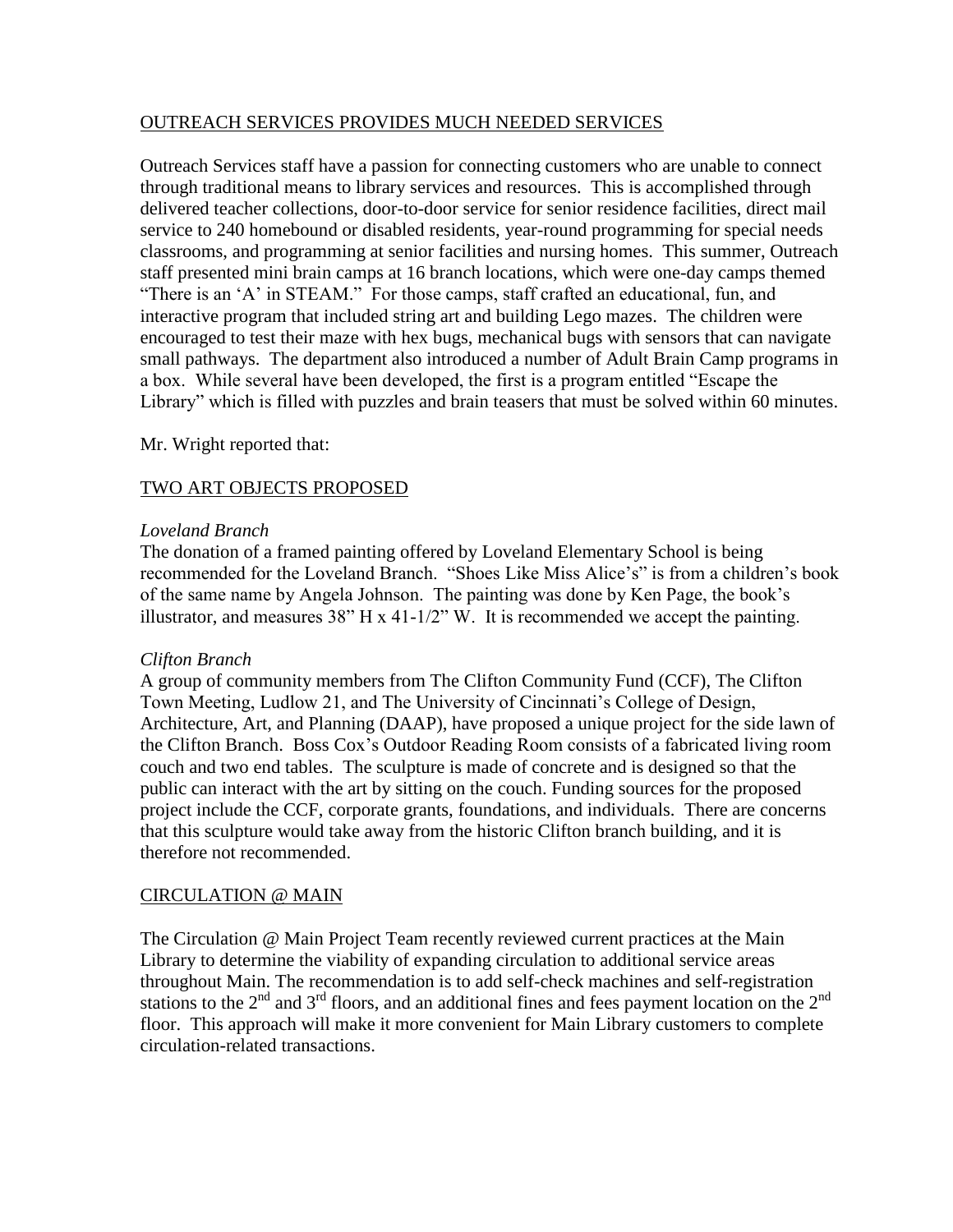#### DIGITAL BREW

On August 13, the Genealogy and Local History Department and the Digital Services Department join with the Brewery District Community Urban Redevelopment Corporation to digitize community resources that celebrate Cincinnati's brewing history. Participants are encouraged to search photo albums and attics for items that connect faces and places to this story. Selected digitized images will become a part of the Brewing Heritage Collection on the Digital Library. The event takes place at the Christian Moerlein Malt House Tap Room, in Over-the-Rhine.

### UPCOMING PROGRAMS AND EXHIBITS

### *Cincinnati Transportation Exhibit and Programs*

To celebrate the opening of Cincinnati's Streetcar, the Library is partnering with Metro on an exhibit of materials related to Cincinnati's transportation history, which will be on view in the Main Library's atrium, September 9 through January 8, 2017, with an opening reception September 9, 3:00 p.m. to 6:00 p.m. On September 10 at 1:00 p.m., Genealogy and Local History Manager Patricia Van Skaik will give a lecture on Cincinnati's early streetcar conductors, and on September 11 at 2:00 p.m., Dr. Robert Wimberg will discuss the history of trolleys, cable cars, inclines and streetcars in Cincinnati.

#### *Author Visit*

Kyle Kondik, a widely cited expert on American campaigns and elections, will visit the Main Library on September 19 at 7:00 p.m. to discuss his new book, *The Bellwether: Why Ohio Picks the President*. Since 1896, Ohio voters have failed to favor the next president only twice (in 1944 and 1960). Time after time, Ohio has found itself in the thick of the presidential race, and 2016 is shaping up to be no different.

#### *Teen Art Contest*

The Library's annual Teen Art Contest will take place from October 1-31 and is open to teens between the ages of 12-18. This year's theme is "Fan Art" and teens may submit photos or digital illustrations online or drawings or paintings at any Library location.

#### *Financial Planning Day*

The Library is once again partnering with the City of Cincinnati and the Financial Planning Association of Southwest Ohio to present Cincinnati Financial Planning Day on October 8 at the Main Library. Financial planners will present workshops on a range of topics and be available for individual consultations.

#### *Teen Read Week*

Teen Read Week will be held October 9 - 15, featuring a multi-lingual "Read for the fun of it!" theme to highlight all of the resources and services available to the 22% of the nation's youth who speak a language other than English at home. Library staff will present a variety of programs on this theme throughout the system.

Mr. Wright moved that the Board approve the report as filed. Mr. Moran seconded.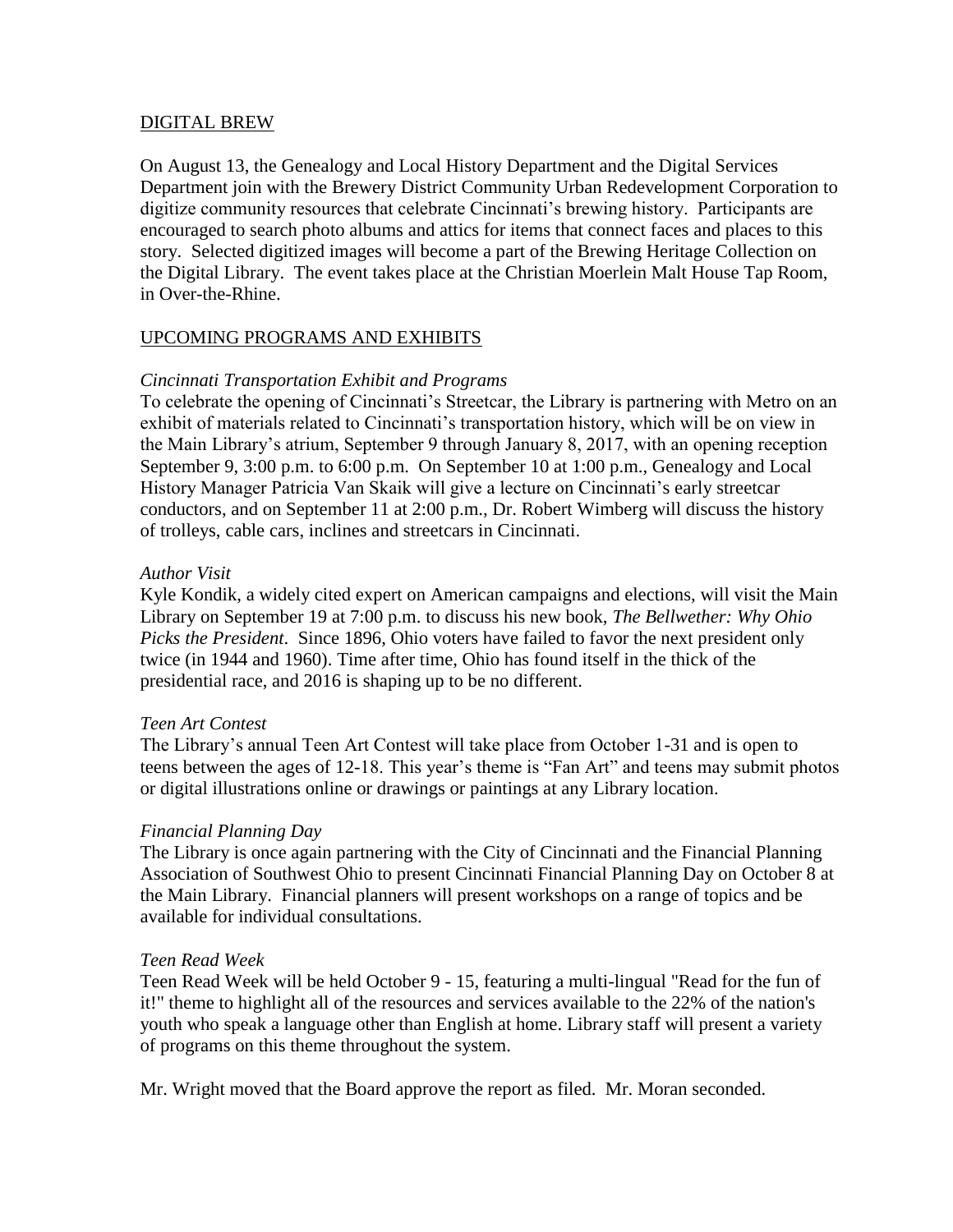Voting for the motion: Mrs. LaMacchia, Mrs. Kohnen, Mr. Hendon, Mr. Moran, Mr. Wright Mr. Zaring and Mrs. Trauth …7 ayes. The motion carried. **(22-2016)**.

## *CONSENT AGENDA ITEMS*

Mrs. LaMacchia presented the following items for approval:

- Minutes of the Regular Meeting held June 14, 2016.
- Investment Report (summary of invested balances) as of June 30, 2016 and July 31, 2016.

|                                           | Amount          | Amount          |
|-------------------------------------------|-----------------|-----------------|
|                                           | 6/30/2016       | 7/31/2016       |
| <b>Fifth Third Investment</b>             |                 |                 |
| General Fund                              | \$500,000.00    | \$500,000.00    |
| Building and Repair                       | 1,000,020.55    | 1,000,020.55    |
|                                           | \$1,500,020.55  | \$1,500,020.55  |
| <b>Operating Account</b>                  |                 |                 |
| General Fund                              | \$17,939,358.93 | \$15,200,584.35 |
| Insurance/Indemnification                 | 230,000.00      | 230,000.00      |
| Special Revenue Funds                     | 312,648.74      | 290,789.83      |
| <b>Building and Repair</b>                | 2,349,418.32    | 4,140,506.38    |
| <b>Permanent Trust Funds</b>              | 1,433,555.27    | 1,418,563.12    |
|                                           | \$22,264,981.26 | \$21,280,443.68 |
| <b>STAR Ohio</b>                          |                 |                 |
| Building and Repair                       | 1,050,050.88    | 1,050,501.33    |
| <b>Managed Investments (Trust Funds):</b> |                 |                 |
| <b>Permanent Trust Funds</b>              | \$6,740,531.00  | \$6,740,531.00  |
| <b>GRAND TOTAL</b>                        | \$31,555,583.69 | \$30,571,496.56 |

• Monthly Financial Reports – for the periods ending June 30, 2016 and July 31, 2016.

• Contributions, Gifts and Donations.

| 06/15/2016 | Jamey Aebersold Jazz, Inc. | Support of Jazz music programs at Main Library               |     | \$2,900.00  |
|------------|----------------------------|--------------------------------------------------------------|-----|-------------|
| 6/30/2016  | Library Foundation         | Support for Clifton Branch from specific<br>donation         | S.  | 1,000.00    |
| 06/30/2016 | Library Foundation         | Support for Brain Camp from Duke grant                       |     | \$25,000.00 |
| 06/30/2016 | Library Foundation         | Support for Summer Camp Reading from the<br>Weaver grant     |     | \$2,500.00  |
| 06/30/2016 | <b>Library Foundation</b>  | Support of Summer Learning from Dollar<br>General            | SS. | 3,000.00    |
| 06/30/2016 | <b>Library Foundation</b>  | Support for Summer Camp Reading from the<br>Dally grant      |     | \$4,017.00  |
| 06/30/2016 | Library Foundation         | Support for Summer Camp Reading from 2015<br>carryover funds |     | \$4,573.00  |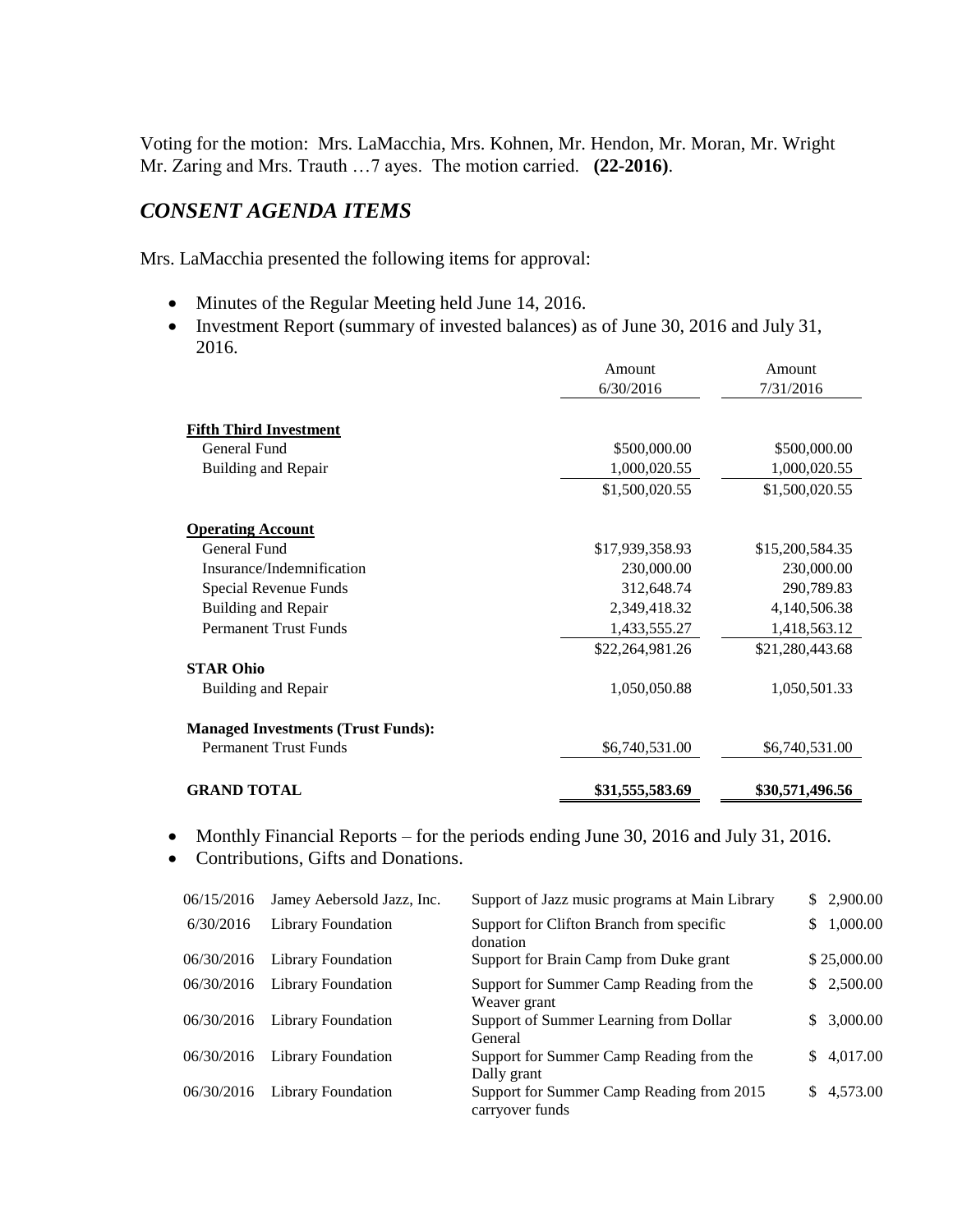| 06/30/2016 | Library Foundation            | Support for Summer Camp Reading from the                                   | 5,000.00<br>S. |
|------------|-------------------------------|----------------------------------------------------------------------------|----------------|
| 06/30/2016 | Library Foundation            | Western Southern grant<br>Final Payment of Schott Foundation Homework      | \$6,000.00     |
|            |                               | <b>Helpers</b>                                                             |                |
| 06/30/2016 | Library Foundation            | Support for Summer Camp Reading from the<br>PNC grant                      | \$10,000.00    |
| 06/30/2016 | Library Foundation            | Support for Summer Camp Reading from the<br>Juvenile Court and Duke grants | \$10,000.00    |
| 07/28/2016 | <b>Library Foundation</b>     | Support of Career Online High School from XX                               | \$24,900.00    |
| Various    | Friends of the Public Library | Support for Programs (Jun 2016 - July 2016)                                | \$73,038.34    |
| Various    | <b>Library Foundation</b>     | Inkind support for Summer Learning - prizes                                | \$14,929.13    |
| Various    | <b>Library Foundation</b>     | Inkind support for Summer Lunch programs                                   | 1,600.00<br>S  |
| Various    | Library Foundation            | Inkind support for Summer Camp Reading                                     | 300.00<br>S    |

Personnel Change Report reflects changes through July 30, 2016.

| <b>Action</b>      | Agency                                            | <b>Position Title</b>                             | <b>Employee Name</b>          | <b>Effective Date</b> |
|--------------------|---------------------------------------------------|---------------------------------------------------|-------------------------------|-----------------------|
| <b>APPOINTMENT</b> | <b>BOND HILL BRANCH</b>                           | <b>STUDENT SHELVER</b>                            | ASHE, ZAKIYYA S               | 07/03/2016            |
| <b>APPOINTMENT</b> | <b>CHEVIOT BRANCH</b>                             | <b>LIBRARY SERVICES</b><br><b>ASSISTANT</b>       | <b>BROWN, LESLIE A</b>        | 06/19/2016            |
| <b>APPOINTMENT</b> | <b>CHILDREN'S LEARNING</b><br><b>CENTER</b>       | <b>CLC MANAGER</b>                                | RICE, THEODORE A              | 07/03/2016            |
| <b>APPOINTMENT</b> | <b>CIRCULATION</b><br><b>SERVICES</b>             | <b>LIBRARY SERVICES</b><br><b>ASSISTANT</b>       | KENNEDY, MATTHEW J            | 06/19/2016            |
| <b>APPOINTMENT</b> | <b>CIRCULATION</b><br><b>SERVICES</b>             | <b>LIBRARY SERVICES</b><br><b>ASSISTANT</b>       | MCDANIEL, CAROLYN<br>L        | 06/19/2016            |
| <b>APPOINTMENT</b> | <b>CIRCULATION</b><br><b>SERVICES</b>             | <b>LIBRARY SERVICES</b><br><b>ASSISTANT</b>       | THOMPSON, VICTORIA<br>D       | 07/17/2016            |
| <b>APPOINTMENT</b> | <b>COLLEGE HILL BRANCH</b>                        | <b>LIBRARY SERVICES</b><br><b>ASSISTANT</b>       | ROACH, INDIA A                | 06/19/2016            |
| <b>APPOINTMENT</b> | <b>COLLEGE HILL BRANCH</b>                        | <b>TEEN LIBRARIAN</b>                             | PINA, DEANNA M                | 07/17/2016            |
| <b>APPOINTMENT</b> | DEER PARK BRANCH                                  | <b>STUDENT SHELVER</b>                            | <b>JONES, AVERY A</b>         | 06/05/2016            |
| <b>APPOINTMENT</b> | DEER PARK BRANCH                                  | <b>TEEN LIBRARIAN</b>                             | <b>RYAN, SARAH E</b>          | 06/19/2016            |
| <b>APPOINTMENT</b> | <b>EDUCATION &amp;</b><br><b>HOMEWORK SUPPORT</b> | <b>EDUC &amp; HOMEWORK</b><br><b>SUPPORT ASST</b> | KWA, LOIS M                   | 06/19/2016            |
| <b>APPOINTMENT</b> | <b>EDUCATION &amp;</b><br><b>HOMEWORK SUPPORT</b> | <b>SUMMER BRAIN CAMP</b><br><b>AIDE</b>           | <b>BASU, ANANYA A</b>         | 06/19/2016            |
| <b>APPOINTMENT</b> | <b>EDUCATION &amp;</b><br><b>HOMEWORK SUPPORT</b> | <b>SUMMER BRAIN CAMP</b><br><b>AIDE</b>           | <b>SABET, NICOLAS</b>         | 06/05/2016            |
| <b>APPOINTMENT</b> | FOREST PARK BRANCH                                | <b>CHILDREN'S</b><br><b>LIBRARIAN</b>             | LEMING, STEFANI M             | 07/03/2016            |
| <b>APPOINTMENT</b> | <b>INFORMATION &amp;</b><br>REFERENCE DEPT        | <b>SENIOR LIBRARY</b><br><b>SERVICES ASST</b>     | DUKE, HOLLY M                 | 07/03/2016            |
| <b>APPOINTMENT</b> | <b>INFORMATION &amp;</b><br><b>REFERENCE DEPT</b> | <b>SHELVER</b>                                    | MARTINEZ, ASHLEY E            | 07/17/2016            |
| <b>APPOINTMENT</b> | <b>MADEIRA BRANCH</b>                             | <b>STUDENT SHELVER</b>                            | <b>BELLMAN, BENJAMIN</b><br>T | 07/17/2016            |
| <b>APPOINTMENT</b> | <b>MADEIRA BRANCH</b>                             | STUDENT SHELVER                                   | FISK, ABIGAIL M               | 07/03/2016            |
| <b>APPOINTMENT</b> | MADISONVILLE<br><b>BRANCH</b>                     | <b>LIBRARY SERVICES</b><br><b>ASSISTANT</b>       | HARWORTH, CLAIRE O            | 06/19/2016            |
| <b>APPOINTMENT</b> | <b>NORWOOD BRANCH</b>                             | <b>LIBRARY SERVICES</b><br><b>ASSISTANT</b>       | TAYLOR, EMMA M                | 07/03/2016            |
| <b>APPOINTMENT</b> | POPULAR LIBRARY                                   | <b>SENIOR LIBRARY</b><br><b>SERVICES ASST</b>     | FERRARO, ANTONIO J            | 06/19/2016            |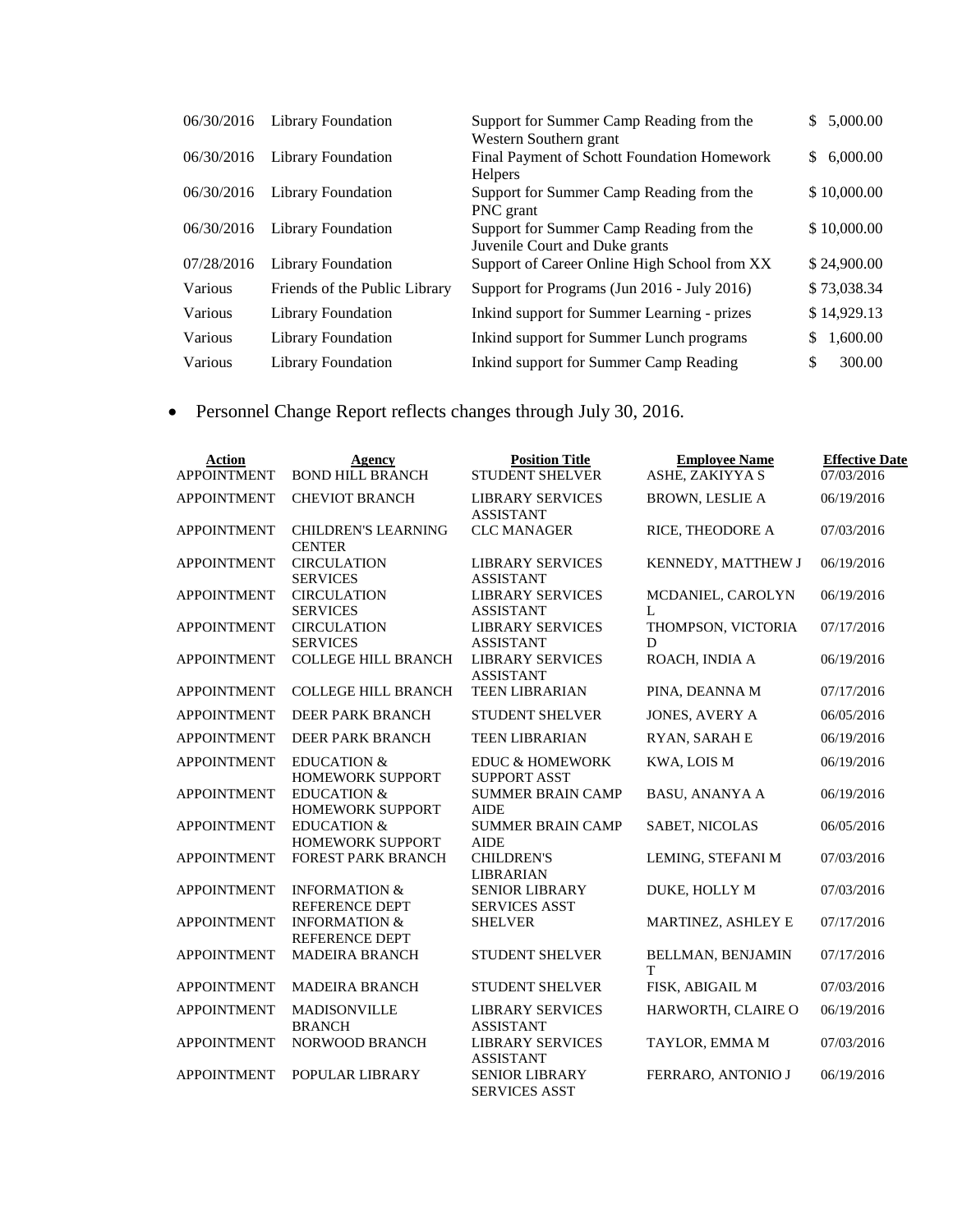| <b>APPOINTMENT</b> | POPULAR LIBRARY                                 | <b>SHELVER</b>                              | SKAGGS, ISABEAU A          | 06/19/2016 |
|--------------------|-------------------------------------------------|---------------------------------------------|----------------------------|------------|
| <b>APPOINTMENT</b> | PRICE HILL BRANCH                               | <b>BRANCH MANAGER</b>                       | OAKS, CHRISTOPHER S        | 07/03/2016 |
| <b>APPOINTMENT</b> | PROGRAMMING<br><b>SERVICES</b>                  | <b>SCR ACTIVITY</b><br><b>ASSISTANT</b>     | <b>BARNETT, PATRICK A</b>  | 06/19/2016 |
| <b>APPOINTMENT</b> | PROGRAMMING<br><b>SERVICES</b>                  | <b>SCR ACTIVITY</b><br><b>ASSISTANT</b>     | <b>BROWN, MEGAN E</b>      | 06/19/2016 |
| <b>APPOINTMENT</b> | <b>PROGRAMMING</b><br><b>SERVICES</b>           | <b>SCR ACTIVITY</b><br><b>ASSISTANT</b>     | KINDLE, SARA A             | 06/19/2016 |
| <b>APPOINTMENT</b> | <b>PROGRAMMING</b><br><b>SERVICES</b>           | <b>SCR ACTIVITY</b><br><b>ASSISTANT</b>     | MARTINEZ, NATALIE N        | 06/19/2016 |
| <b>APPOINTMENT</b> | <b>PROGRAMMING</b><br><b>SERVICES</b>           | <b>SCR ACTIVITY</b><br><b>ASSISTANT</b>     | SIAN, AMANDEEP K           | 06/19/2016 |
| <b>APPOINTMENT</b> | <b>PROGRAMMING</b><br><b>SERVICES</b>           | <b>SCR ACTIVITY</b><br><b>ASSISTANT</b>     | TENSING, KARA M            | 06/19/2016 |
| <b>APPOINTMENT</b> | PROGRAMMING<br><b>SERVICES</b>                  | <b>SCR SITE</b><br><b>COORDINATOR</b>       | BICKETT, CHRISTI L         | 06/19/2016 |
| <b>APPOINTMENT</b> | <b>PROGRAMMING</b><br><b>SERVICES</b>           | <b>SCR SITE</b><br><b>COORDINATOR</b>       | JONES, ANGELA L            | 06/19/2016 |
| <b>APPOINTMENT</b> | PROGRAMMING<br><b>SERVICES</b>                  | <b>SCR SITE</b><br><b>COORDINATOR</b>       | LOCKWOOD, SUZANNE<br>M     | 06/19/2016 |
| <b>APPOINTMENT</b> | PROGRAMMING<br><b>SERVICES</b>                  | <b>SCR SITE</b><br><b>COORDINATOR</b>       | OLSON, JENNIFER D          | 06/19/2016 |
| <b>APPOINTMENT</b> | PROGRAMMING<br><b>SERVICES</b>                  | <b>SCR SITE</b><br><b>COORDINATOR</b>       | UPTON, EMILY J             | 06/19/2016 |
| <b>APPOINTMENT</b> | <b>PROGRAMMING</b><br><b>SERVICES</b>           | <b>SCR TUTOR</b>                            | ANDREWS, VANESSA R         | 06/19/2016 |
| <b>APPOINTMENT</b> | PROGRAMMING<br><b>SERVICES</b>                  | <b>SCR TUTOR</b>                            | <b>BARTSCH, KELSEY R</b>   | 06/19/2016 |
| <b>APPOINTMENT</b> | <b>PROGRAMMING</b><br><b>SERVICES</b>           | <b>SCR TUTOR</b>                            | COLEMAN, YOLANDA<br>R      | 06/19/2016 |
| <b>APPOINTMENT</b> | <b>PROGRAMMING</b><br><b>SERVICES</b>           | <b>SCR TUTOR</b>                            | ELLIS, RUTH J              | 06/19/2016 |
| <b>APPOINTMENT</b> | <b>PROGRAMMING</b><br><b>SERVICES</b>           | <b>SCR TUTOR</b>                            | EPPLEY, GRACE E            | 06/19/2016 |
| <b>APPOINTMENT</b> | PROGRAMMING<br><b>SERVICES</b>                  | <b>SCR TUTOR</b>                            | HOLLAND, SHARON L          | 06/19/2016 |
| <b>APPOINTMENT</b> | PROGRAMMING<br><b>SERVICES</b>                  | <b>SCR TUTOR</b>                            | KWIAT, CAROLINE P          | 06/19/2016 |
| <b>APPOINTMENT</b> | <b>PROGRAMMING</b><br><b>SERVICES</b>           | <b>SCR TUTOR</b>                            | MAIDEN, AMY E              | 06/19/2016 |
| <b>APPOINTMENT</b> | <b>PROGRAMMING</b><br><b>SERVICES</b>           | <b>SCR TUTOR</b>                            | OSLESON, JILL A            | 06/19/2016 |
| APPOINTMENT        | PROGRAMMING<br><b>SERVICES</b>                  | <b>SCR TUTOR</b>                            | PHILLIPS, MICHELE C        | 06/19/2016 |
| <b>APPOINTMENT</b> | <b>PROGRAMMING</b><br><b>SERVICES</b>           | <b>SCR TUTOR</b>                            | SICILIANO, MELANIE A       | 06/19/2016 |
| <b>APPOINTMENT</b> | PROGRAMMING<br><b>SERVICES</b>                  | <b>SCR TUTOR</b>                            | SMITH, MARY E              | 06/19/2016 |
| <b>APPOINTMENT</b> | PROGRAMMING<br><b>SERVICES</b>                  | <b>SCR TUTOR</b>                            | THOMPSON, APRIL A          | 06/19/2016 |
| <b>APPOINTMENT</b> | PROGRAMMING<br><b>SERVICES</b>                  | <b>SCR TUTOR</b>                            | WOODRUFF, AMANDA<br>L      | 06/19/2016 |
| <b>APPOINTMENT</b> | <b>READING BRANCH</b>                           | <b>LIBRARY SERVICES</b><br><b>ASSISTANT</b> | SALMEN, KAREN E            | 07/17/2016 |
| <b>APPOINTMENT</b> | <b>READING BRANCH</b>                           | <b>STUDENT SHELVER</b>                      | WAKEMAN, MORGAN R          | 07/03/2016 |
| <b>APPOINTMENT</b> | <b>SAFETY &amp; SECURITY</b><br><b>SERVICES</b> | <b>SECURITY</b><br><b>GUARD/OPERATOR</b>    | <b>BROOKS, DOMINIQUE L</b> | 07/17/2016 |
| <b>APPOINTMENT</b> | <b>SHIPPING &amp; RECEIVING</b>                 | <b>TRUCK DRIVER</b>                         | HAMILTON, TREVOR C         | 06/05/2016 |
| <b>APPOINTMENT</b> | ST BERNARD BRANCH                               | <b>LIBRARY SERVICES</b><br><b>ASSISTANT</b> | FOSTER, ANDRE L            | 07/03/2016 |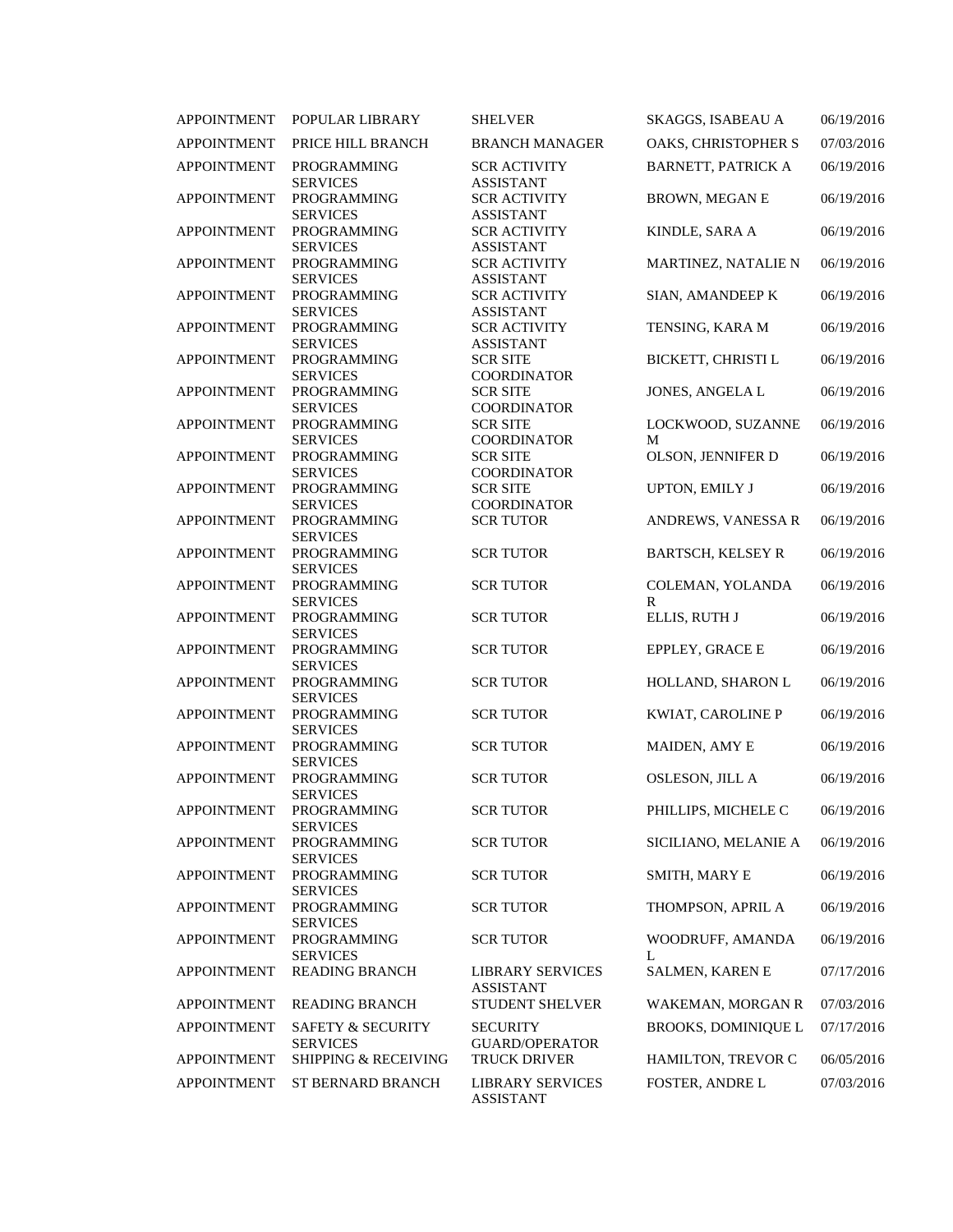| <b>APPOINTMENT</b> | <b>VIRTUAL</b>                                      | <b>LIBRARY SERVICES</b>                                         | JACKSON, QUINTON L                | 06/19/2016 |
|--------------------|-----------------------------------------------------|-----------------------------------------------------------------|-----------------------------------|------------|
|                    | <b>INFORMATION CENTER</b>                           | <b>ASSISTANT</b>                                                |                                   |            |
| <b>APPOINTMENT</b> | <b>VIRTUAL</b><br><b>INFORMATION CENTER</b>         | <b>LIBRARY SERVICES</b><br><b>ASSISTANT</b>                     | PHILLIPS, KAYLA E                 | 06/19/2016 |
| <b>APPOINTMENT</b> | <b>WESTWOOD BRANCH</b>                              | <b>LIBRARY SERVICES</b>                                         | ORDONEZ, SOFIA L                  | 07/17/2016 |
|                    |                                                     | <b>ASSISTANT</b>                                                |                                   |            |
| <b>APPOINTMENT</b> | WESTWOOD BRANCH                                     | <b>LIBRARY SERVICES</b><br><b>ASSISTANT</b>                     | SAUER, KATHLEEN M                 | 07/17/2016 |
| <b>CHANGE</b>      | <b>CHEVIOT BRANCH</b>                               | <b>LIBRARY SERVICES</b><br><b>ASSISTANT</b>                     | DIDUSCH, ROBERT J                 | 06/19/2016 |
| <b>CHANGE</b>      | <b>COLLEGE HILL BRANCH</b>                          | <b>LIBRARY SERVICES</b><br><b>ASSISTANT</b>                     | LOVE, KE'ASIA                     | 06/05/2016 |
| <b>CHANGE</b>      | <b>COLLEGE HILL BRANCH</b>                          | <b>SENIOR LIBRARY</b><br><b>SERVICES ASST</b>                   | SANDERS, KAYLA                    | 06/19/2016 |
| <b>CHANGE</b>      | <b>DELHI TOWNSHIP</b><br><b>BRANCH</b>              | <b>LIBRARY SERVICES</b><br><b>ASSISTANT</b>                     | PEAK, KAYLA R                     | 07/17/2016 |
| <b>CHANGE</b>      | <b>EDUCATION &amp;</b><br>HOMEWORK SUPPORT          | <b>SUMMER BRAIN CAMP</b><br><b>AIDE</b>                         | AKIN, NATALIE                     | 06/05/2016 |
| <b>CHANGE</b>      | <b>EDUCATION &amp;</b><br>HOMEWORK SUPPORT          | <b>SUMMER BRAIN CAMP</b><br><b>AIDE</b>                         | HOBAN, IAN A                      | 06/05/2016 |
| <b>CHANGE</b>      | <b>EDUCATION &amp;</b><br>HOMEWORK SUPPORT          | <b>SUMMER BRAIN CAMP</b><br><b>AIDE</b>                         | MOLLER, HENRY S                   | 06/05/2016 |
| <b>CHANGE</b>      | <b>EDUCATION &amp;</b><br><b>HOMEWORK SUPPORT</b>   | <b>SUMMER BRAIN CAMP</b><br><b>AIDE</b>                         | SCHAICH, GLENN A                  | 06/05/2016 |
| <b>CHANGE</b>      | <b>EDUCATION &amp;</b><br><b>HOMEWORK SUPPORT</b>   | <b>SUMMER BRAIN CAMP</b><br><b>AIDE</b>                         | TABLER, ZACARY MW                 | 06/05/2016 |
| <b>CHANGE</b>      | <b>EDUCATION &amp;</b><br>HOMEWORK SUPPORT          | <b>SUMMER BRAIN CAMP</b><br><b>AIDE</b>                         | WARE, MIKAELA S                   | 06/05/2016 |
| <b>CHANGE</b>      | <b>FOREST PARK BRANCH</b>                           | <b>TEEN LIBRARIAN</b>                                           | KANIS, MICHELLE L                 | 07/03/2016 |
| <b>CHANGE</b>      | MARIEMONT BRANCH                                    | <b>LIBRARY SERVICES</b><br><b>ASSISTANT</b>                     | JONES, KATRINA G                  | 06/05/2016 |
| <b>CHANGE</b>      | <b>MARKETING</b>                                    | <b>GRAPHICS/VIDEO</b><br><b>SPECIALIST</b>                      | SHAKESPEARE, SIMON<br>$\mathbf C$ | 07/03/2016 |
| <b>CHANGE</b>      | <b>PROGRAMMING</b>                                  | <b>SCR SITE</b>                                                 | SMITH, ARNICE                     | 06/19/2016 |
| <b>CHANGE</b>      | <b>SERVICES</b><br>PROGRAMMING                      | <b>COORDINATOR</b><br><b>SCR SITE</b>                           | WACHTMAN, HEIDI A                 | 07/17/2016 |
| <b>CHANGE</b>      | <b>SERVICES</b><br>SORTING & MATERIALS              | <b>COORDINATOR</b><br><b>SORTER</b>                             | <b>BOLTE, EMILY C</b>             | 06/19/2016 |
| <b>CHANGE</b>      | <b>RETRIEVAL</b><br>SORTING & MATERIALS             | <b>SORTER</b>                                                   | COX, COURTNEY M                   | 06/19/2016 |
| <b>CHANGE</b>      | <b>RETRIEVAL</b><br><b>VIRTUAL</b>                  | <b>LIBRARY SERVICES</b>                                         | CLARK, MIRANDA F                  | 07/03/2016 |
| <b>DEMOTION</b>    | <b>INFORMATION CENTER</b><br><b>BLUE ASH BRANCH</b> | <b>ASSISTANT</b><br><b>LIBRARY SERVICES</b>                     | ELLIS, JUSTIN L                   | 07/03/2016 |
| <b>DEMOTION</b>    | <b>CIRCULATION</b><br><b>SERVICES</b>               | <b>ASSISTANT</b><br><b>LIBRARY SERVICES</b><br><b>ASSISTANT</b> | TEAGARDEN, SHALINI<br>N           | 06/19/2016 |
| <b>DEPARTURE</b>   | <b>BLUE ASH BRANCH</b>                              | STUDENT SHELVER                                                 | GARZA, CARYS V                    | 07/15/2016 |
| <b>DEPARTURE</b>   | <b>BLUE ASH BRANCH</b>                              | STUDENT SHELVER                                                 | KOSTER, MARISA J                  | 07/30/2016 |
| <b>DEPARTURE</b>   | <b>BLUE ASH BRANCH</b>                              | STUDENT SHELVER                                                 | PLATZ, JULIE A                    | 07/30/2016 |
| <b>DEPARTURE</b>   | <b>CUSTODIAL SERVICES</b>                           | <b>CUSTODIAN</b>                                                | PATTON,                           | 07/06/2016 |
|                    |                                                     |                                                                 | <b>CHRISTOPHER T</b>              |            |
| <b>DEPARTURE</b>   | DELHI TOWNSHIP<br><b>BRANCH</b>                     | <b>LIBRARY SERVICES</b><br><b>ASSISTANT</b>                     | SCHAEFER, LINDA C                 | 07/16/2016 |
| <b>DEPARTURE</b>   | <b>DELHI TOWNSHIP</b><br><b>BRANCH</b>              | STUDENT SHELVER                                                 | <b>MAURER, GRACE S</b>            | 07/21/2016 |
| <b>DEPARTURE</b>   | <b>GREEN TOWNSHIP</b><br><b>BRANCH</b>              | STUDENT SHELVER                                                 | DOLL, LINDSAY M                   | 07/30/2016 |
| <b>DEPARTURE</b>   | <b>GROESBECK BRANCH</b>                             | <b>LIBRARY SERVICES</b><br><b>ASSISTANT</b>                     | STITZLEIN, HANNAH E               | 07/16/2016 |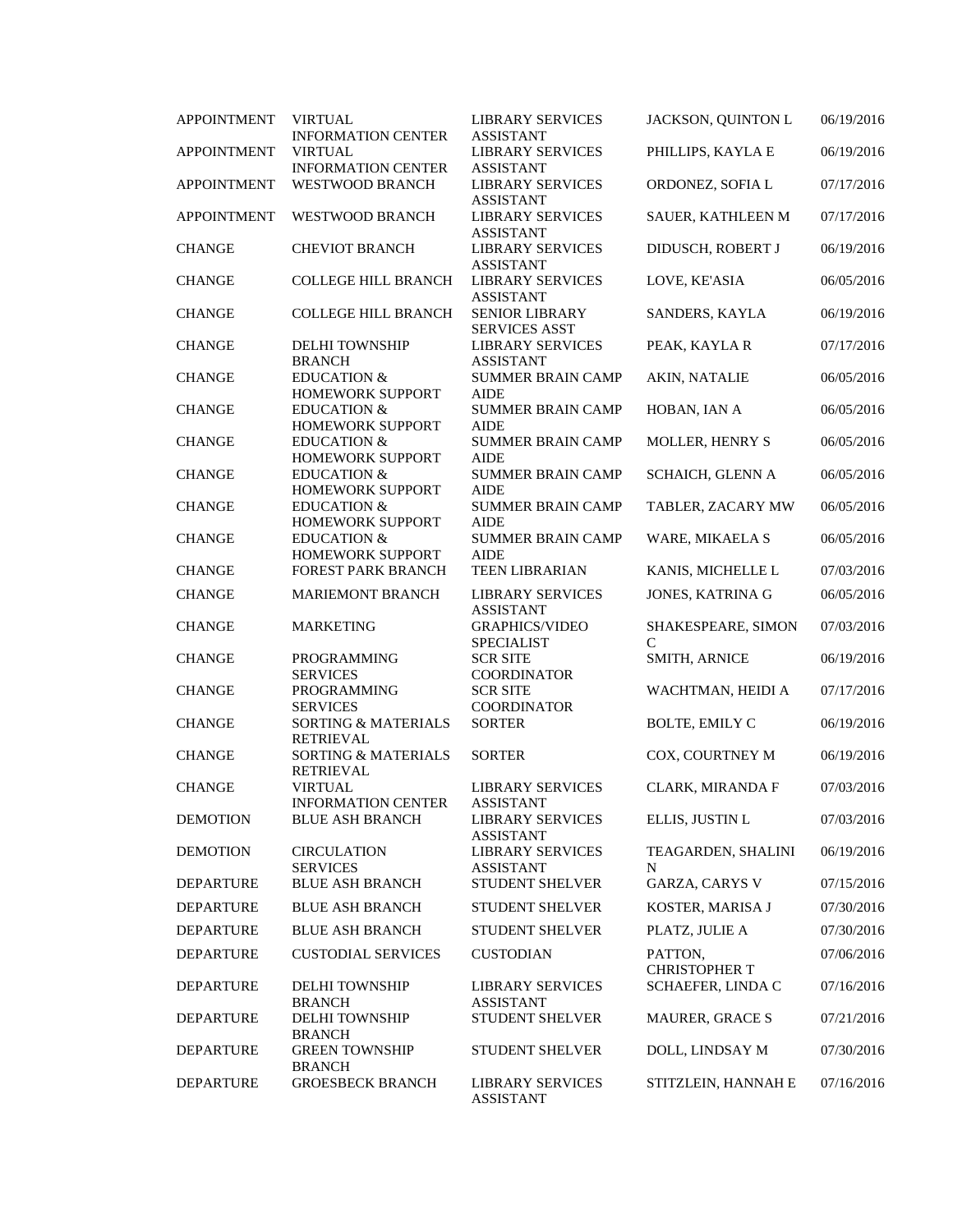| <b>DEPARTURE</b>  | <b>GROESBECK BRANCH</b>                           | <b>STUDENT SHELVER</b>                          | OKONNY, PAMELLA A                    | 07/16/2016 |
|-------------------|---------------------------------------------------|-------------------------------------------------|--------------------------------------|------------|
| <b>DEPARTURE</b>  | <b>HVAC SERVICES</b>                              | <b>HVAC SYSTEMS</b><br><b>CONTROL SPEC</b>      | FLECKINGER, KEVIN M                  | 07/08/2016 |
| <b>DEPARTURE</b>  | <b>HYDE PARK BRANCH</b>                           | STUDENT SHELVER                                 | ELFNER, BENJAMIN M                   | 06/27/2016 |
| <b>DEPARTURE</b>  | <b>INFORMATION &amp;</b><br><b>REFERENCE DEPT</b> | <b>SHELVER</b>                                  | AHMED, DORA L                        | 06/06/2016 |
| <b>DEPARTURE</b>  | <b>INFORMATION &amp;</b><br>REFERENCE DEPT        | <b>STUDENT SHELVER</b>                          | RUDD, JESSICA                        | 06/30/2016 |
| <b>DEPARTURE</b>  | <b>LOVELAND BRANCH</b>                            | <b>STUDENT SHELVER</b>                          | FARLOW, MADELINE M                   | 07/25/2016 |
| <b>DEPARTURE</b>  | <b>MADEIRA BRANCH</b>                             | <b>STUDENT SHELVER</b>                          | SCHOONOVER, SHELBY<br>N              | 06/25/2016 |
| <b>DEPARTURE</b>  | <b>MADISONVILLE</b><br><b>BRANCH</b>              | <b>CHILDREN'S</b><br><b>LIBRARIAN</b>           | GEIGER, CYNTHIA                      | 07/29/2016 |
| <b>DEPARTURE</b>  | <b>MADISONVILLE</b><br><b>BRANCH</b>              | <b>LIBRARY SERVICES</b><br><b>ASSISTANT</b>     | LANDERS, MICAH                       | 07/26/2016 |
| <b>DEPARTURE</b>  | MT. HEALTHY BRANCH                                | <b>LIBRARY SERVICES</b><br><b>ASSISTANT</b>     | MORGAN, LAUREN M                     | 07/09/2016 |
| <b>DEPARTURE</b>  | NORTH CENTRAL<br><b>BRANCH</b>                    | <b>LIBRARY SERVICES</b><br><b>ASSISTANT</b>     | COFER, KORTNEY L                     | 06/16/2016 |
| <b>DEPARTURE</b>  | NORWOOD BRANCH                                    | <b>LIBRARY SERVICES</b><br><b>ASSISTANT</b>     | <b>MULLINS, RADER</b>                | 07/23/2016 |
| <b>DEPARTURE</b>  | NORWOOD BRANCH                                    | <b>TEEN LIBRARIAN</b>                           | ESHLEMAN, VIRGINIA<br>A              | 07/29/2016 |
| <b>DEPARTURE</b>  | <b>PROGRAMMING</b><br><b>SERVICES</b>             | <b>SCR SITE</b><br><b>COORDINATOR</b>           | MUHAMMAD,<br><b>MADELINE A</b>       | 07/11/2016 |
| <b>DEPARTURE</b>  | <b>READING BRANCH</b>                             | <b>LIBRARY SERVICES</b><br><b>ASSISTANT</b>     | LATHAM, KEVIN R                      | 07/20/2016 |
| <b>DEPARTURE</b>  | <b>READING BRANCH</b>                             | <b>SENIOR LIBRARY</b><br><b>SERVICES ASST</b>   | MINDRUM, CARMELISA                   | 07/08/2016 |
| <b>DEPARTURE</b>  | SERVICE OPERATIONS                                | <b>FLOATER</b>                                  | TRACEY-MILLER,<br><b>NATHANIEL A</b> | 07/29/2016 |
| <b>DEPARTURE</b>  | <b>SHIPPING &amp; RECEIVING</b>                   | TRUCK DRIVER                                    | <b>SCHWARTZ, JAMES R</b>             | 07/17/2016 |
| <b>DEPARTURE</b>  | SORTING & MATERIALS<br><b>RETRIEVAL</b>           | PAGE                                            | MOREHEAD, DONALD<br>A                | 07/09/2016 |
| <b>DEPARTURE</b>  | SORTING & MATERIALS<br><b>RETRIEVAL</b>           | PAGE                                            | VERHAGEN, LUKE I                     | 07/15/2016 |
| <b>RETIREMENT</b> | SORTING & MATERIALS<br><b>RETRIEVAL</b>           | <b>SORTER</b>                                   | <b>BELL, CHARLES A</b>               | 06/10/2016 |
| <b>DEPARTURE</b>  | <b>SYMMES TOWNSHIP</b><br><b>BRANCH</b>           | <b>LIBRARY SERVICES</b><br><b>ASSISTANT</b>     | MILLER, DANIEL P                     | 06/18/2016 |
| <b>DEPARTURE</b>  | <b>SYMMES TOWNSHIP</b><br><b>BRANCH</b>           | <b>LIBRARY SERVICES</b><br><b>ASSISTANT</b>     | WALLS, LOGAN G                       | 07/21/2016 |
| <b>DEPARTURE</b>  | TECHCENTER /<br><b>MAKERSPACE</b>                 | <b>SENIOR LIBRARY</b><br><b>SERVICES ASST</b>   | <b>BRAZZLE, EPHINITY K</b>           | 07/23/2016 |
| <b>PROMOTION</b>  | <b>BOND HILL BRANCH</b>                           | SENIOR LIBRARY<br><b>SERVICES ASST</b>          | HOLLOWAY, SHERRIE<br>S               | 07/17/2016 |
| <b>PROMOTION</b>  | <b>CIRCULATION</b><br><b>SERVICES</b>             | <b>CIRCULATION TEAM</b><br><b>LEADER</b>        | JONES, ARNISHA L                     | 06/05/2016 |
| <b>PROMOTION</b>  | DIRECTOR'S OFFICE                                 | <b>STRATEGIC</b><br><b>INITIATIVES DIRECTOR</b> | BREHM-HEEGER,<br>PAULA C             | 06/19/2016 |
| <b>PROMOTION</b>  | MONFORT HEIGHTS<br><b>BRANCH</b>                  | <b>SENIOR LIBRARY</b><br><b>SERVICES ASST</b>   | MUENCHEN, LINDA                      | 06/19/2016 |
| <b>PROMOTION</b>  | TECHCENTER /<br><b>MAKERSPACE</b>                 | <b>SENIOR LIBRARY</b><br><b>SERVICES ASST</b>   | <b>SKAGGS, IAIN R</b>                | 06/19/2016 |
| <b>PROMOTION</b>  | <b>TECHNOLOGY</b><br><b>OPERATIONS</b>            | ADMIN ASS'T -<br><b>TECHNOLOGY OP</b>           | SPEARS, KAITLYN P                    | 06/05/2016 |
| <b>PROMOTION</b>  | <b>VIRTUAL</b><br><b>INFORMATION CENTER</b>       | <b>SENIOR LIBRARY</b><br><b>SERVICES ASST</b>   | CAIRNS, CHRISTINA M                  | 06/05/2016 |

• Statistical Report for July, 2016.